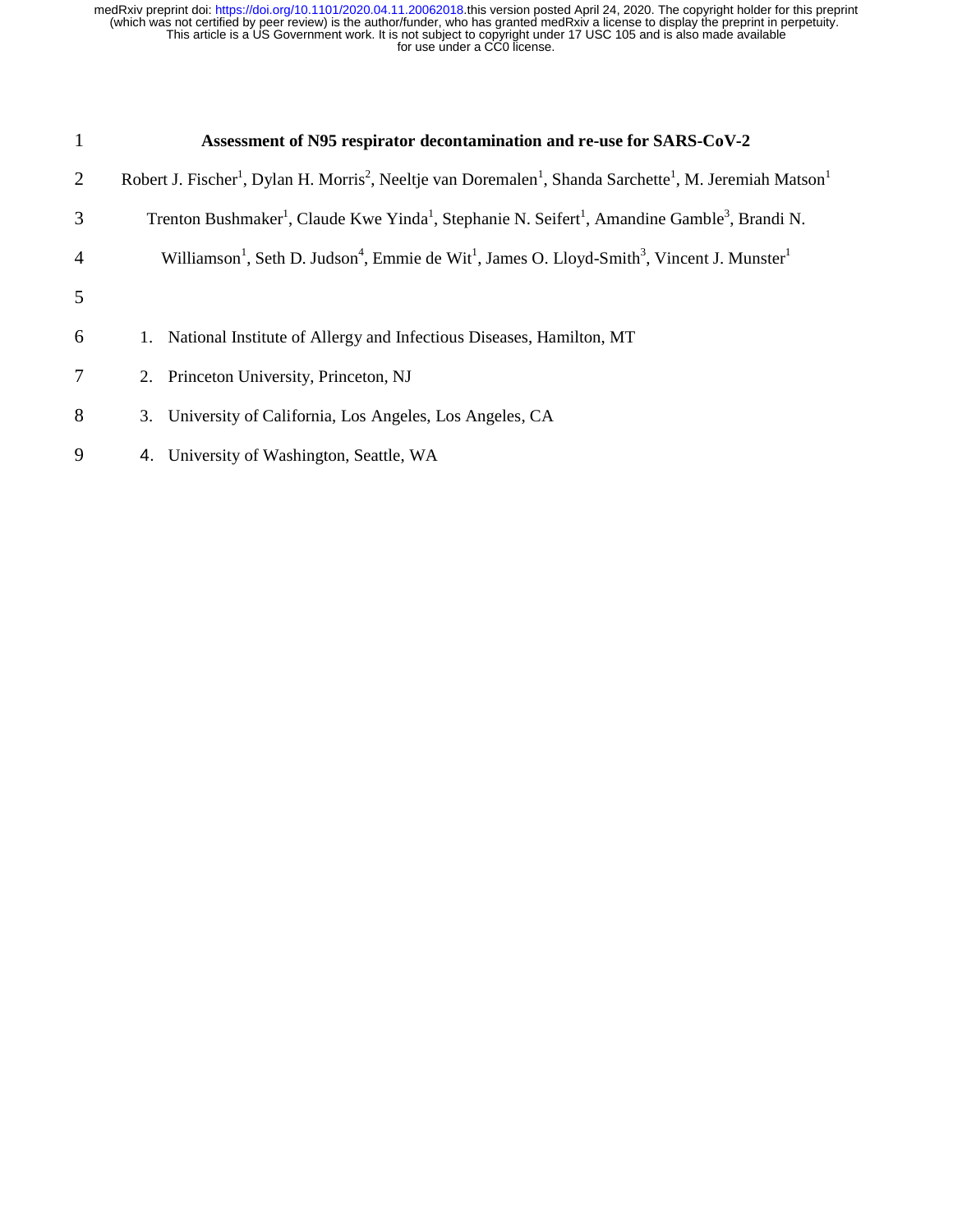10 Dear editor,

11 The unprecedented pandemic of COVID-19 has created worldwide shortages of personal protective 12 equipment, in particular respiratory protection such as N95 respirators(1). SARS-CoV-2 transmission is 13 frequently occurring in hospital settings, with numerous reported cases of nosocomial transmission 14 highlighting the vulnerability of healthcare workers(2). The environmental stability of SARS-CoV-2 15 underscores the need for rapid and effective decontamination methods. In general, N95 respirators are 16 designed for single use prior to disposal. Extensive literature is available for decontamination procedures 17 for N95 respirators, using either bacterial spore inactivation tests, bacteria or respiratory viruses (e.g. 18 influenza A virus)(3-6). Effective inactivation methods for these pathogens and surrogates include UV, 19 ethylene oxide, vaporized hydrogen peroxide (VHP), gamma irradiation, ozone and dry heat(3-7). The 20 filtration efficiency and N95 respirator fit has typically been less well explored, but suggest that both 21 filtration efficiency and N95 respirator fit can be affected by the decontamination method used(7, 8). For 22 a complete list of references see supplemental information. 23

24 Here, we analyzed four different decontamination methods – UV radiation ( $260 - 285$  nm),  $70^{\circ}$ C dry heat, 25 70% ethanol and vaporized hydrogen peroxide (VHP) – for their ability to reduce contamination with 26 infectious SARS-CoV-2 and their effect on N95 respirator function. For each of the decontamination 27 methods, we compared the normal inactivation rate of SARS-CoV-2 on N95 filter fabric to that on 28 stainless steel, and we used quantitative fit testing to measure the filtration performance of the N95 29 respirators after each decontamination run and 2 hours of wear, for three consecutive decontamination 30 and wear sessions (see supplemental information). VHP and ethanol yielded extremely rapid inactivation 31 both on N95 and on stainless steel (Figure 1A). UV inactivated SARS-CoV-2 rapidly from steel but more 32 slowly on N95 fabric, likely due its porous nature. Heat caused more rapid inactivation on N95 than on 33 steel; inactivation rates on N95 were comparable to UV.

34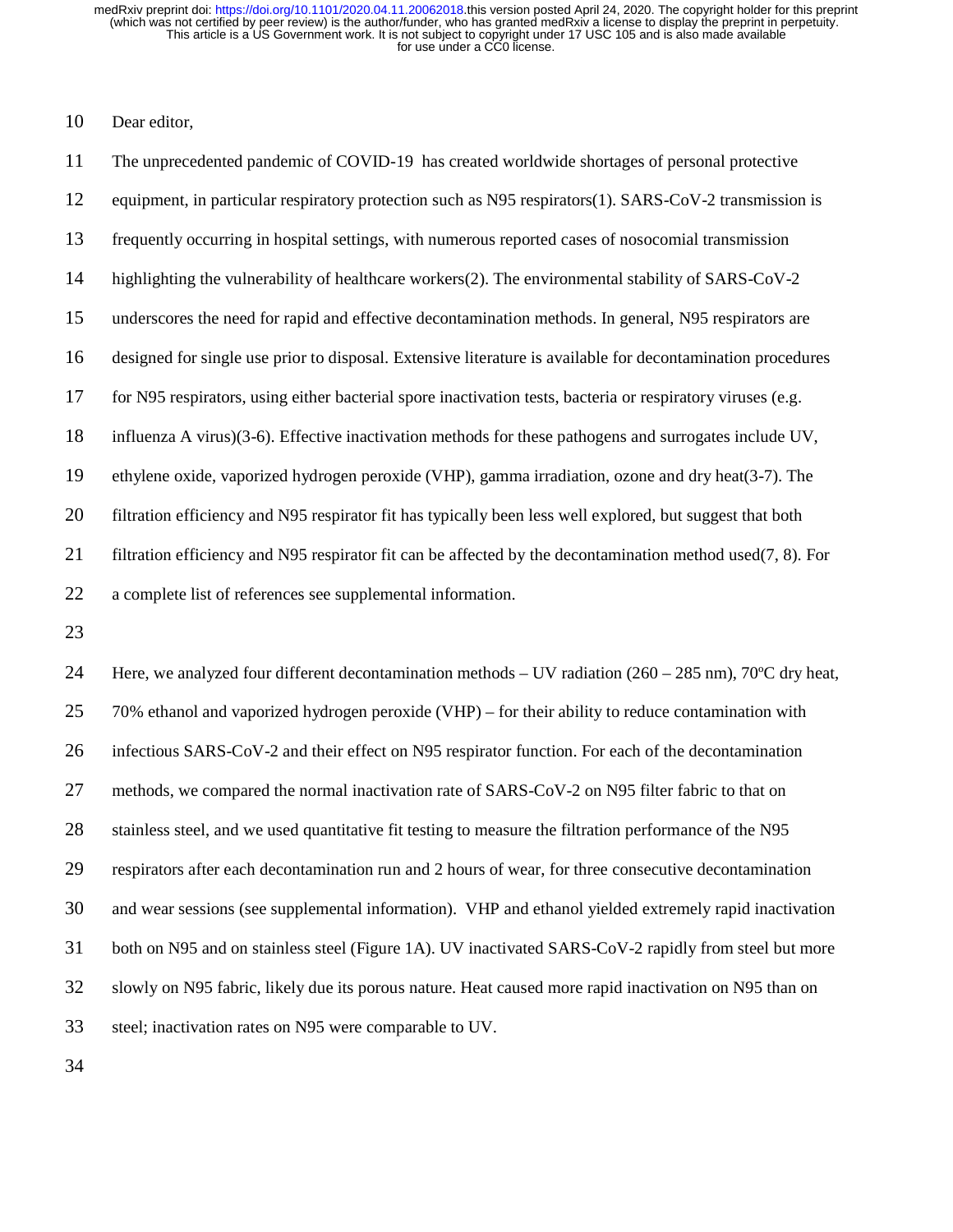35 Quantitative fit tests showed that the filtration performance of the N95 respirator was not markedly 36 reduced after a single decontamination for any of the four decontamination methods (Figure 1B). 37 Subsequent rounds of decontamination caused sharp drops in filtration performance of the ethanol-treated 38 masks, and to a slightly lesser degree, the heat-treated masks. The VHP and UV treated masks retained 39 comparable filtration performance to the control group after two rounds of decontamination, and 40 maintained acceptable performance after three rounds. 41 42 Taken together, our findings show that VHP treatment exhibits the best combination of rapid inactivation 43 of SARS-CoV-2 and preservation of N95 respirator integrity, under the experimental conditions used here 44 (Figure 1C). UV radiation kills the virus more slowly and preserves comparable respirator function. 70ºC 45 dry heat kills with similar speed to UV and is likely to maintain acceptable fit scores for two rounds of 46 decontamination. Ethanol decontamination is not recommended due to loss of N95 integrity, echoing 47 earlier findings<sup>5</sup>. 48 49 All treatments, particularly UV and dry heat, should be conducted for long enough to ensure that a 50 sufficient reduction in virus concentration has been achieved. The degree of required reduction will 51 depend upon the degree of initial virus contamination. Policymakers can use our estimated decay rates

52 together with estimates of real-world contamination to choose appropriate treatment durations (see 53 supplemental information).

54

55 Our results indicate that N95 respirators can be decontaminated and re-used in times of shortage for up to 56 three times for UV and HPV, and up to two times for dry heat. However, utmost care should be given to 57 ensure the proper functioning of the N95 respirator after each decontamination using readily available 58 qualitative fit testing tools and to ensure that treatments are carried out for sufficient time to achieve 59 desired risk-reduction. It will therefore be critical that FDA, CDC and OSHA guidelines with regards to 60 fit testing, seal check and respirator re-use are followed(9, 10).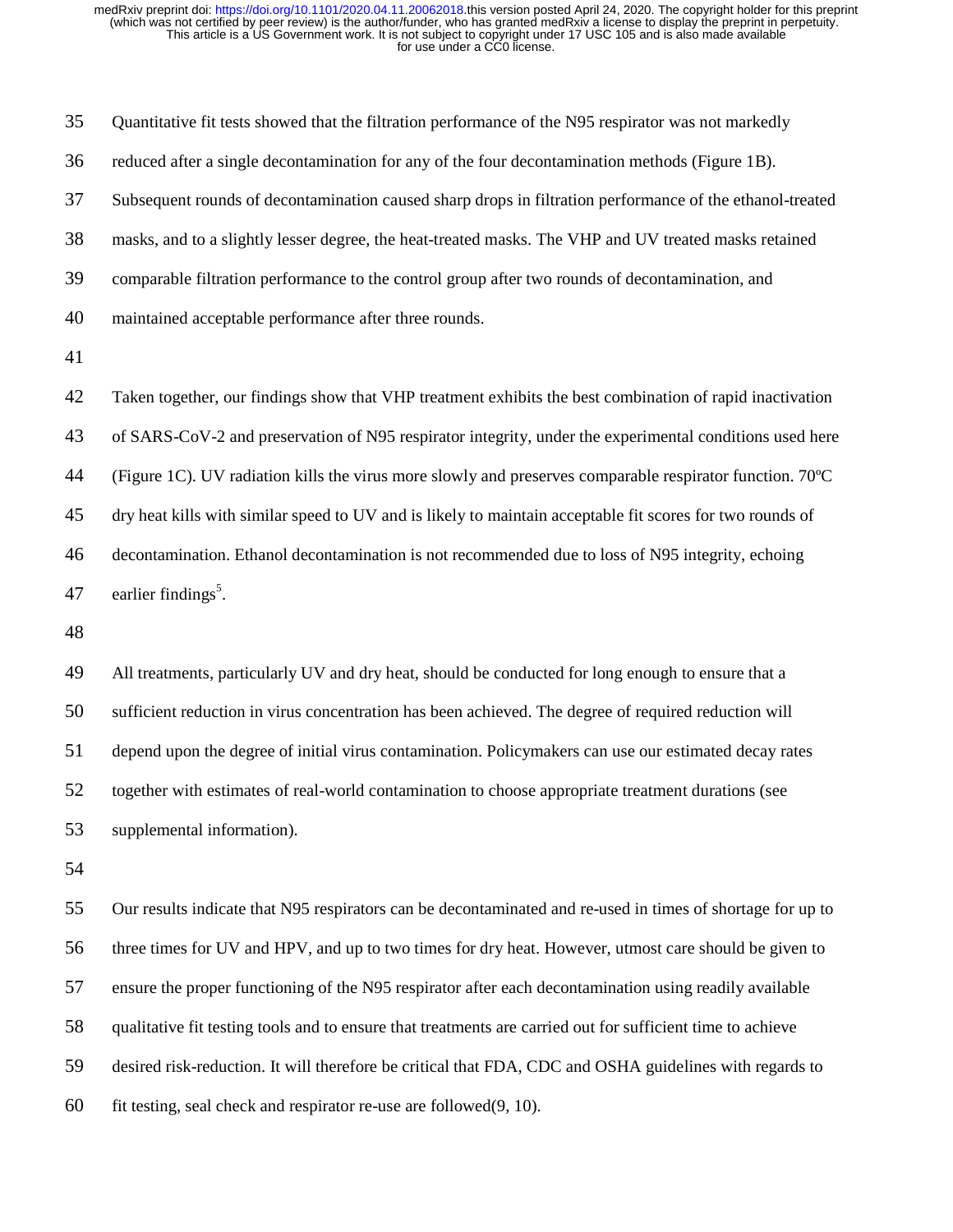



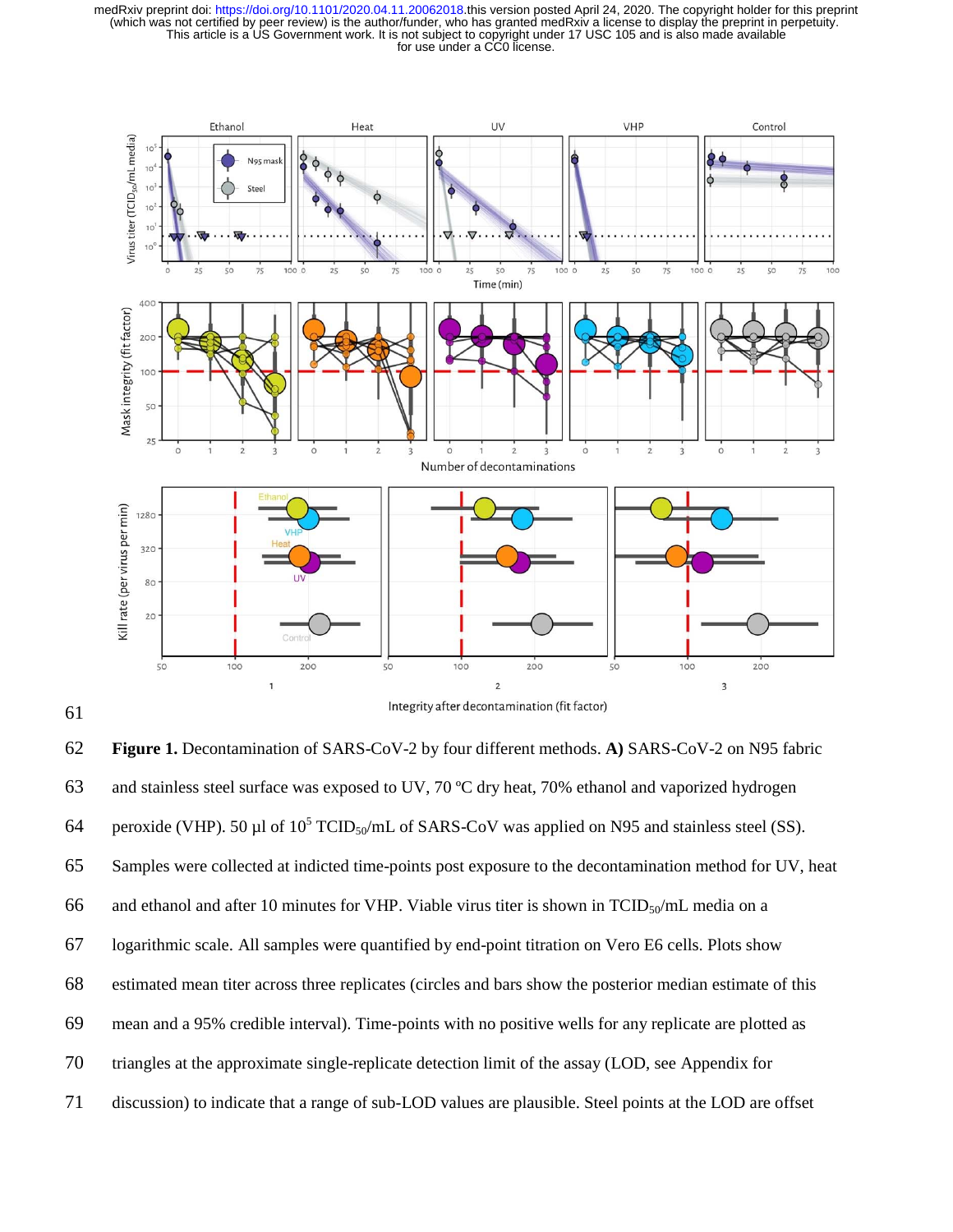72 slightly up and to the left to avoid overplotting. Lines show predicted decay of virus titer over time (lines;

73 50 random draws per replicate from the joint posterior distribution of the exponential decay rate, i.e.

74 negative of the slope, and intercept, i.e. initial virus titer). Black dotted line shows approximate LOD:

- $10^{0.5}$  TCID<sub>50</sub>/mL media. **B**) Mask integrity. Quantitative fit testing results for all the decontamination
- 76 methods after decontamination and 2 hours of wear, for three consecutive runs. Data from six individual
- 77 replicates (small dots) for each treatment are shown in addition to an estimated median fit factor (large
- 78 dots), an estimated 68% range of fit factors (thick bars) and an estimated 95% range (thin bars). Fit
- 79 factors are a measure of filtration performance: the ratio of the concentration of particles outside the mask
- 80 to the concentration inside. The measurement machine reports value up to 200. A minimal fit factor of
- 81 100 (red dashed line) is required for a mask to pass a fit test. **C)** SARS-CoV-2 decontamination

82 performance. Kill rate (y-axis), versus mask integrity after decontamination (x-axis; point represents

- 83 estimated median, bar length represents estimated 68% range). The three panels report mask integrity
- 84 after one, two or three decontamination cycles.
- 85

### 86 **References**

87 1. Ranney ML, Griffeth V, Jha AK. Critical Supply Shortages - The Need for Ventilators and 88 Personal Protective Equipment during the Covid-19 Pandemic. N Engl J Med. 2020 Mar 25. 88 Personal Protective Equipment during the Covid-19 Pandemic. N Engl J Med. 2020 Mar 25. 89 2. McMichael TM, Currie DW, Clark S, Pogosjans S, Kay M, Schwartz NG, et al. Epidemiology of 80.<br>80 Covid-19 in a Long-Term Care Facility in King County. Washington, N Engl J Med. 2020 Mar 27.

- 90 Covid-19 in a Long-Term Care Facility in King County, Washington. N Engl J Med. 2020 Mar 27. 91 3. Batelle. Final Report for the Bioquell Hydrogen Peroxide Vapor (HPV) Decontamination for Reuse<br>92 of N95 Respirators. 2016 [cited: Available from: https://www.fda.gov/media/136386/download
- 92 of N95 Respirators. 2016 [cited; Available from: https://www.fda.gov/media/136386/download<br>93 4. Fisher EM, Shaffer RE. A method to determine the available UV-C dose for the deconta 93 4. Fisher EM, Shaffer RE. A method to determine the available UV-C dose for the decontamination<br>94 of filtering facepiece respirators. J Appl Microbiol. 2011 Jan;110(1):287-95. 94 of filtering facepiece respirators. J Appl Microbiol. 2011 Jan;110(1):287-95.
- 95 5. Heimbuch BK, Wallace WH, Kinney K, Lumley AE, Wu CY, Woo MH, et al. A pandemic influenza<br>96 preparedness study: use of energetic methods to decontaminate filtering facepiece respirators 96 preparedness study: use of energetic methods to decontaminate filtering facepiece respirators<br>97 contaminated with H1N1 aerosols and droplets. Am J Infect Control. 2011 Feb;39(1):e1-9.
- 97 contaminated with H1N1 aerosols and droplets. Am J Infect Control. 2011 Feb;39(1):e1-9.<br>98 6. Lin TH, Tang FC, Hung PC, Hua ZC, Lai CY. Relative survival of Bacillus subtilis s 98 6. Lin TH, Tang FC, Hung PC, Hua ZC, Lai CY. Relative survival of Bacillus subtilis spores loaded<br>99 on filtering facepiece respirators after five decontamination methods. Indoor Air. 2018 May 31.
- 99 on filtering facepiece respirators after five decontamination methods. Indoor Air. 2018 May 31. 100 7. Avilash Cramer ET, Sherryl H Yu, Mitchell Galanek, Edward Lamere, Ju Li, Rajiv Gupta, Michael<br>101 P Short, disposable N95 masks pass qualitative fit-test but have decreases filtration efficiency after 101 P Short. disposable N95 masks pass qualitative fit-test but have decreases filtration efficiency after 102 cobalt-60 gamma irradiation. MedRxiv.
- 102 cobalt-60 gamma irradiation. MedRxiv.<br>103 8. Lin TH, Chen CC, Huang SH, M 103 8. Lin TH, Chen CC, Huang SH, Kuo CW, Lai CY, Lin WY. Filter quality of electret masks in filtering 104 14.6-594 nm aerosol particles: Effects of five decontamination methods. PLoS One. 104 14.6-594 nm aerosol particles: Effects of five decontamination methods. PLoS One.<br>105 2017;12(10):e0186217.

- 105 2017;12(10):e0186217.<br>106 9. (NIOSH) TNIfO: 106 9. (NIOSH) TNIfOSaH. Decontamination and Reuse of Filtering Facepiece Respirators
- 107 . 2020 [cited 2020 4/5/2020]; Available from: https://www.cdc.gov/coronavirus/2019-ncov/hcp/ppe-<br>108 strategy/decontamination-reuse-respirators.html strategy/decontamination-reuse-respirators.html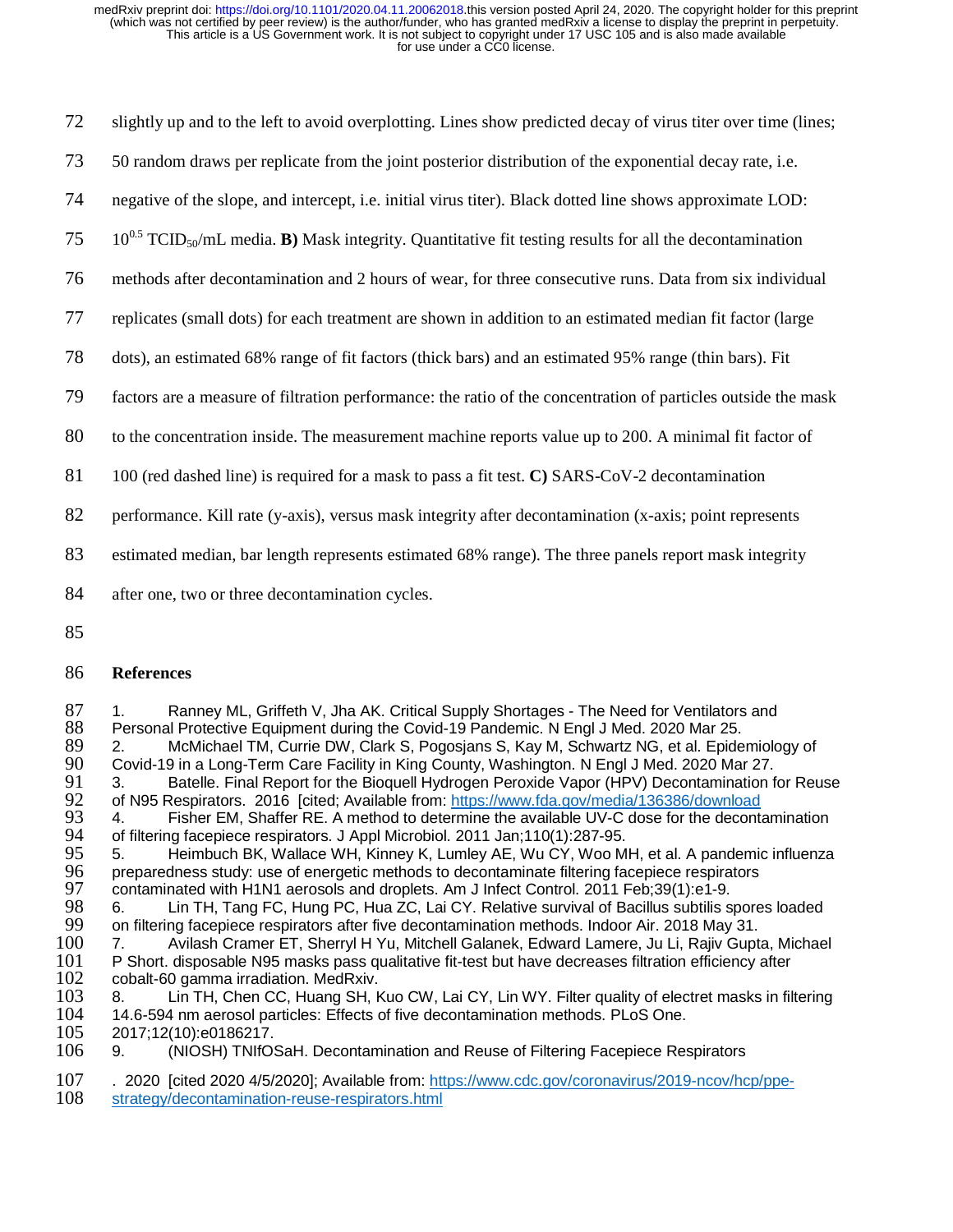- 109 10. CDC. Recommended Guidance for Extended Use and Limited Reuse of N95 Filtering Facepiece<br>110 Respirators in Healthcare Settings. 2020 [cited: Available from:
- 110 Respirators in Healthcare Settings. 2020 [cited; Available from:<br>111 https://www.cdc.gov/niosh/topics/hcwcontrols/recommendedguid
- https://www.cdc.gov/niosh/topics/hcwcontrols/recommendedguidanceextuse.html
- 
- 
- 
- 
- 
- 
- 
- 
- 
- 
- 
- 
- 
- 
- 
- 
- 
- 
- 
- 
- 
- 
- 
- 
- 
- 
- 
- 
- 
-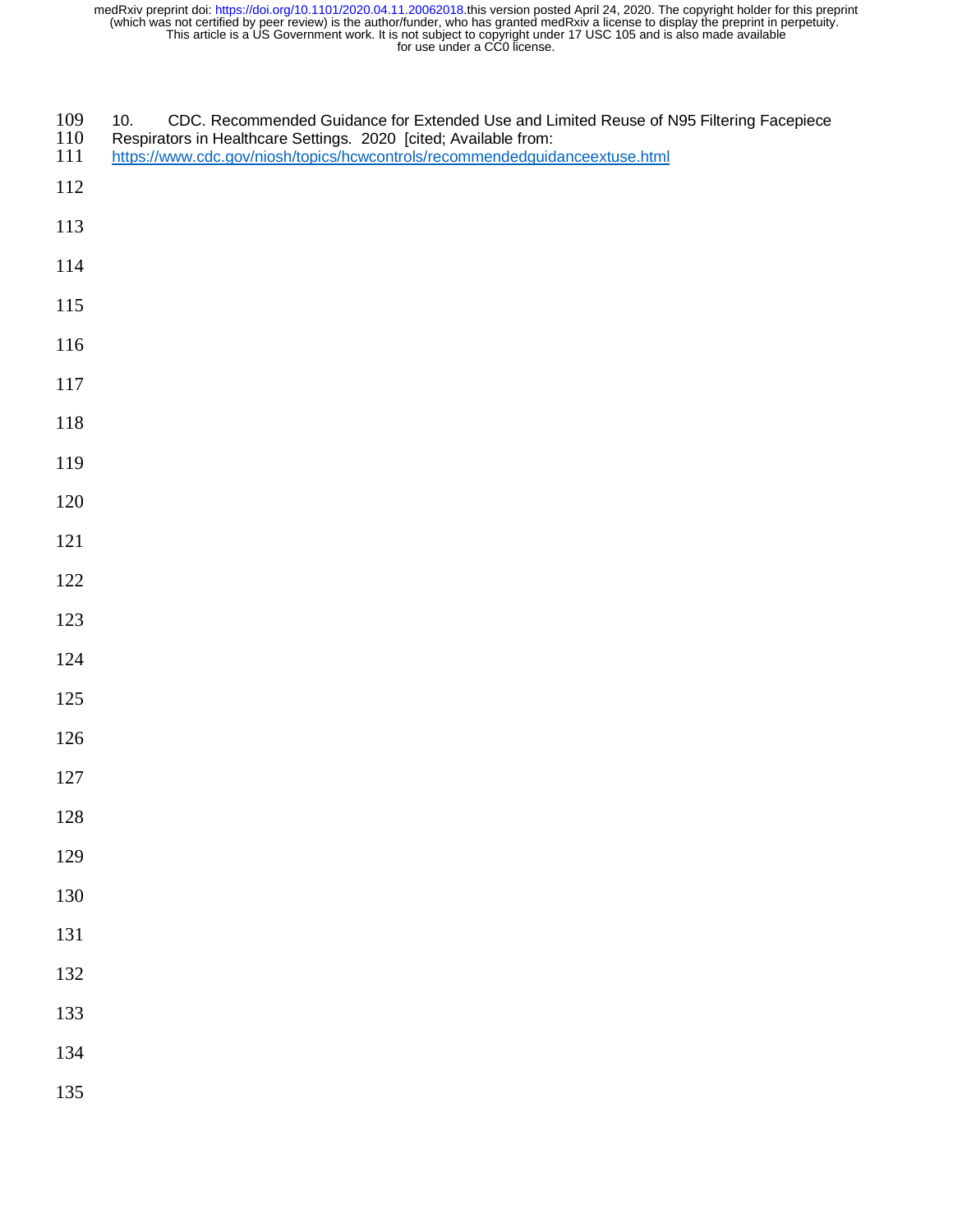| 136 | Table of contents:         | page 1  |
|-----|----------------------------|---------|
| 137 | Supplemental methods       | page 2  |
| 138 | Supplemental table         | page 10 |
| 139 | Code and data availability | page 10 |
| 140 | Acknowledgements           | page 11 |
| 141 | Supplemental references    | page 11 |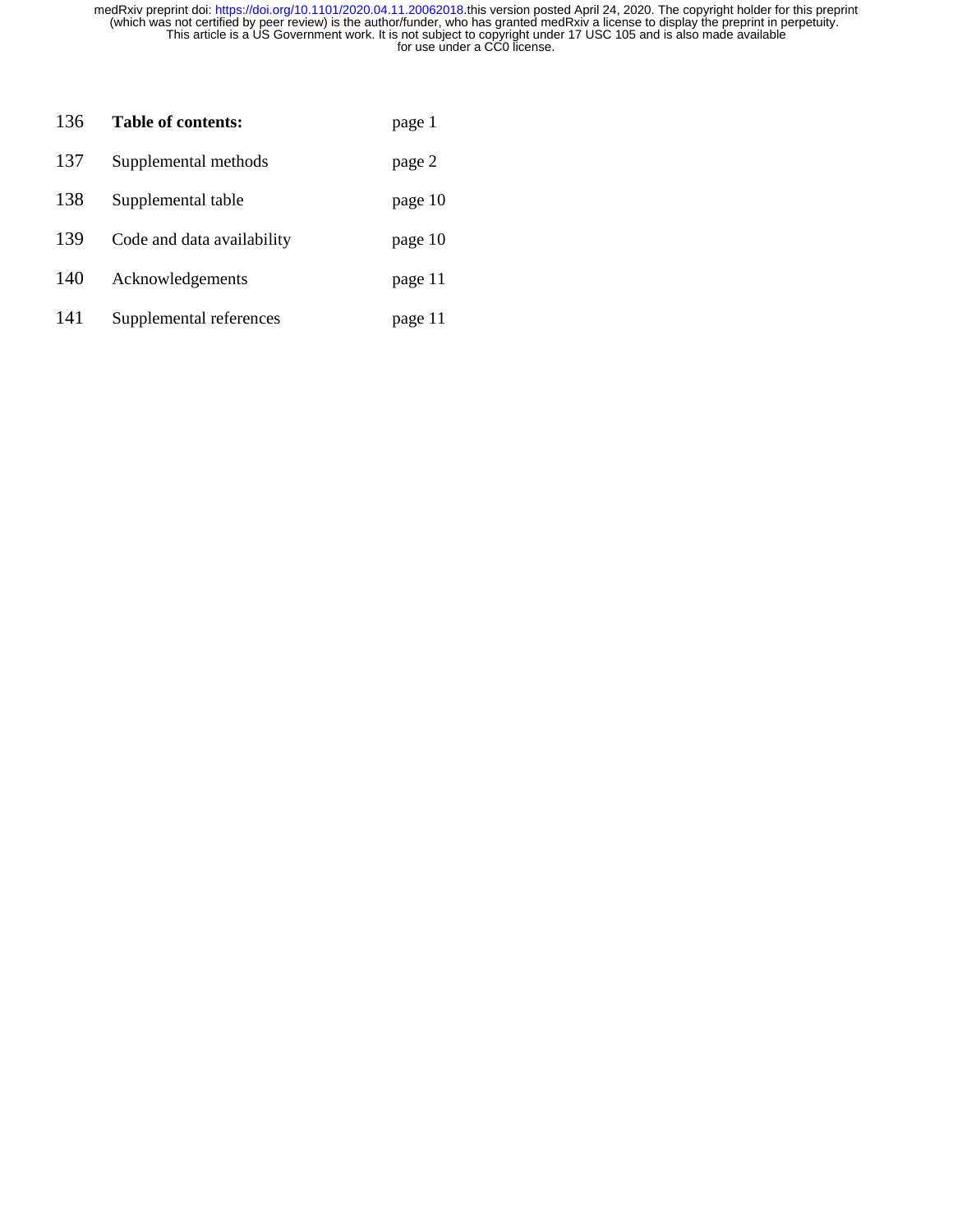# 142 **Supplemental methods**

# 143 *Short literature review on mask decontamination*

144 The COVID-19 pandemic has highlighted the necessity for large-scale decontamination procedures 145 for personal protective equipment (PPE), in particular N95 respirator masks(1). SARS-CoV-2 has 146 frequently been detected on PPE of healthcare workers(11). The environmental stability of SARS-CoV-2 147 underscores the need for rapid and effective decontamination methods(12). Extensive literature is 148 available for decontamination procedures for N95 respirators, using either bacterial spore inactivation 149 tests, bacteria or respiratory viruses (e.g. influenza A virus)(3-6, 9, 13-15). Effective inactivation methods 150 for these pathogens and surrogates include UV, ethylene oxide, vaporized hydrogen peroxide (VHP), 151 gamma irradiation, ozone and dry heat(4, 5, 7, 9, 14-16). The filtration efficiency and N95 respirator fit 152 has typically been less well explored, but suggest that both filtration efficiency and N95 respirator fit can 153 be affected by the decontamination method used(7, 8). It will therefore be critical that FDA, CDC and 154 OSHA guidelines with regards to fit testing, seal check and respirator re-use are followed(9, 17-20).

## 155 *Laboratory experiments*

## 156 Viruses and titration

157 HCoV-19 nCoV-WA1-2020 (MN985325.1) was the SARS-CoV-2 strain used in our 158 comparison(21). Virus was quantified by end-point titration on Vero E6 cells as described previously(22). 159 Virus titrations were performed by end-point titration in Vero E6 cells. Cells were inoculated with 10-fold 160 serial dilutions in four-fold of samples taken from N95 mask and stainless steel surfaces (see below). One 161 hour after inoculation of cells, the inoculum was removed and replaced with 100 µl (virus titration) 162 DMEM (Sigma-Aldrich) supplemented with 2% fetal bovine serum, 1 mM L-glutamine, 50 U/ml 163 penicillin and 50 µg/ml streptomycin. Six days after inoculation, cytopathogenic effect was scored and 164 the  $TCID_{50}$  was calculated (see below). Wells presenting cytopathogenic effects due to media toxicity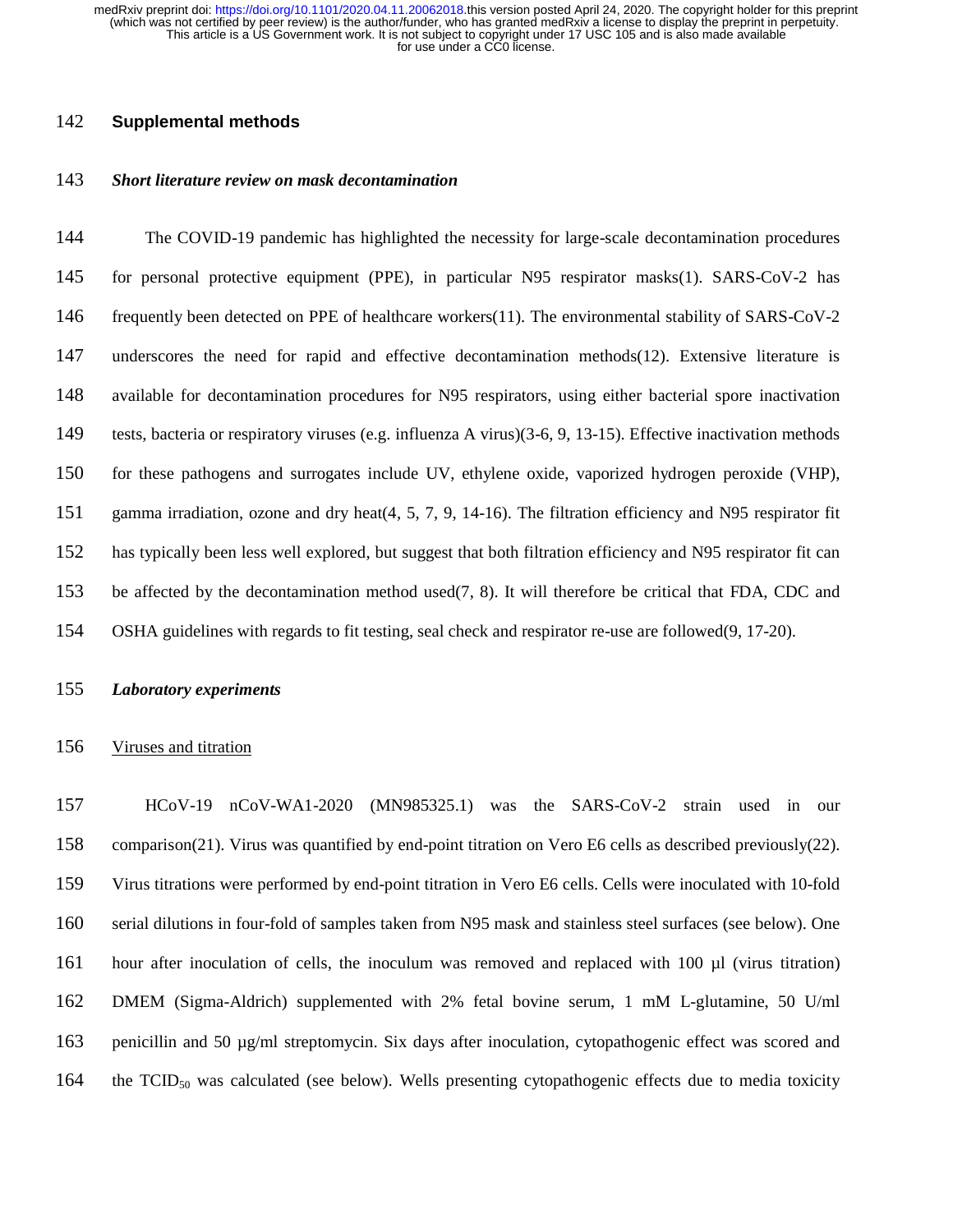165 (e.g., due to the presence of ethanol or hydrogen peroxide) rather than viral infection were removed from 166 the titer inference procedure.

## 167 N95 and stainless steel surface

168 N95 material discs were made by punching 9/16" (15 mm) fabric discs from N95 respirators, 169 AOSafety N9504C respirators (Aearo Company Southbridge, MA). The stainless steel 304 alloy discs 170 were purchased from Metal Remnants (https://metalremnants.com/) as described previously. 50 µL of 171 SARS-CoV-2 was spotted onto each disc. A 0 time-point measurement was taken prior to exposing the 172 discs to the disinfection treatment. At each sampling time-point, discs were rinsed 5 times by passing the 173 medium over the stainless steel or through the N95 disc. The medium was transferred to a vial and frozen 174 at -80°C until titration. All experimental conditions were performed in triplicate.

## 175 Decontamination methods

176 *Ultraviolet light*. Plates with fabric and steel discs were placed under an LED high power UV germicidal 177 lamp (effective UV wavelength 260-285nm) without the titanium mesh plate (LEDi2, Houston, Tx) 50 178 cm from the UV source. At 50 cm the UVC power was measured by the manufacturer at 550  $\mu$ W/cm<sup>2</sup>. 179 Plates were removed at 10, 30 and 60 minutes and 1 mL of cell culture medium added. The energy the 180 discs were exposed to at 10, 30 and 60 min is 0.33 J/cm<sup>2</sup>, 0.99 J/cm<sup>2</sup>, and 1.98 J/cm<sup>2</sup> respectively. While 181 the CDC has no specific recommendations on the minimum dose, they do report that a 1 J/cm2 dose can 182 reduce tested viable viral loads by  $99.9\%$ <sup>4</sup>.

183 *Heat treatment*. Plates with fabric and steel discs were placed in a 70°C oven. Plates were removed at 10, 184 20, 30 and 60 minutes and 1 mL of cell culture medium added.

185 *70% ethanol*. Fabric and steel discs were placed into the wells of one 24 well plate per time-point and 186 sprayed with 70% ethanol to saturation. The plate was tipped to near vertical and 5 passes of ethanol were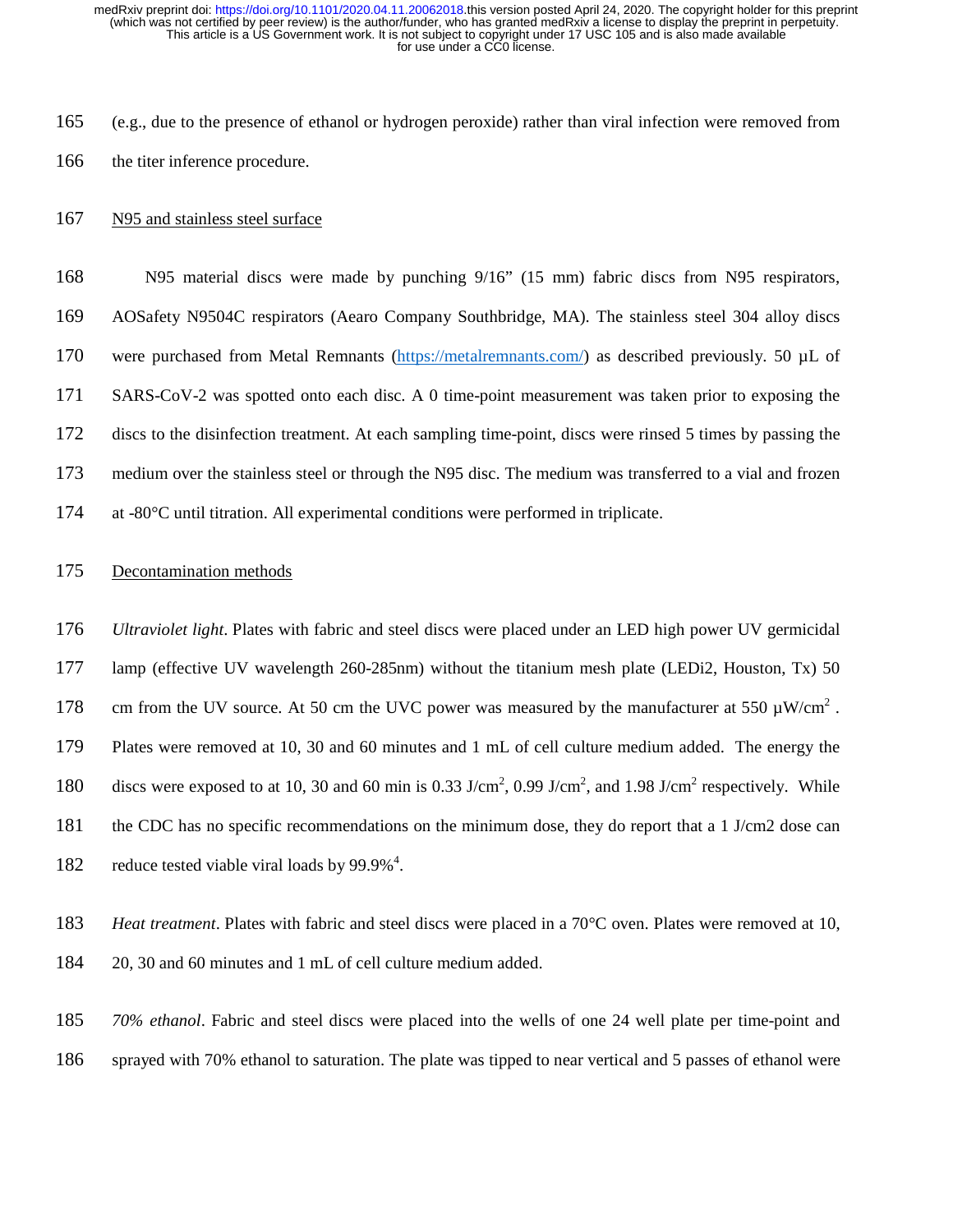187 sprayed onto the discs from approximately 10 cm. After 10 minutes, 1 mL of cell culture medium was 188 added.

189 *VHP*. Plates with fabric and steel discs were placed into a Panasonic MCO-19AIC-PT (PHC Corp. of 190 North America Wood Dale, IL) incubator with VHP generation capabilities and exposed to hydrogen 191 peroxide (approximately 1000 ppm). The exposure to VHP was 7 minutes, after the inactivation of the 192 hydrogen peroxide, the plate was removed and 1 mL of cell culture medium was added.

193 *Control*. Plates with fabric and steel discs and steel plates were maintained at 21-23°C and 40% relative 194 humidity for up to four days. After the designated time-points, 1 mL of cell culture medium was added.

# 195 N95 mask integrity testing

196 N95 Mask (3M™ Aura™ Particulate Respirator 9211+/37193) integrity testing after 2 hours of wear 197 and decontamination, for three consecutive rounds, was performed for a total of 6 times for each 198 decontamination condition and control condition. Masks were worn by subjects and integrity was 199 quantitatively determined using the Portacount Respirator fit tester (TSI, 8038) with the N95 companion 200 component, following the modified ambient aerosol condensation nuclei counter quantitative fit test 201 . protocol approved by the  $\rm{OSHA}^{18}$ . Subjects were asked to bend over for 40 seconds, talk for 50 seconds, 202 move head from side-to-side for 50 seconds, and move head up-and-down for 50 seconds whilst aerosols 203 on inside and outside of mask were measured. By convention, this fit test is passed when the final score is <sup>204</sup>≥100. For the N95 integrity testing, a Honeywell Mistmate humidifier (cat#HUL520B) was used for 205 particle generation.

## 206 *Statistical analyses*

207 In the model notation that follows, the symbol ~ denotes that a random variable is distributed 208 according to the given distribution. Normal distributions are parametrized as Normal(mean, standard 209 deviation). Positive-constrained normal distributions ("Half-Normal") are parametrized as Half-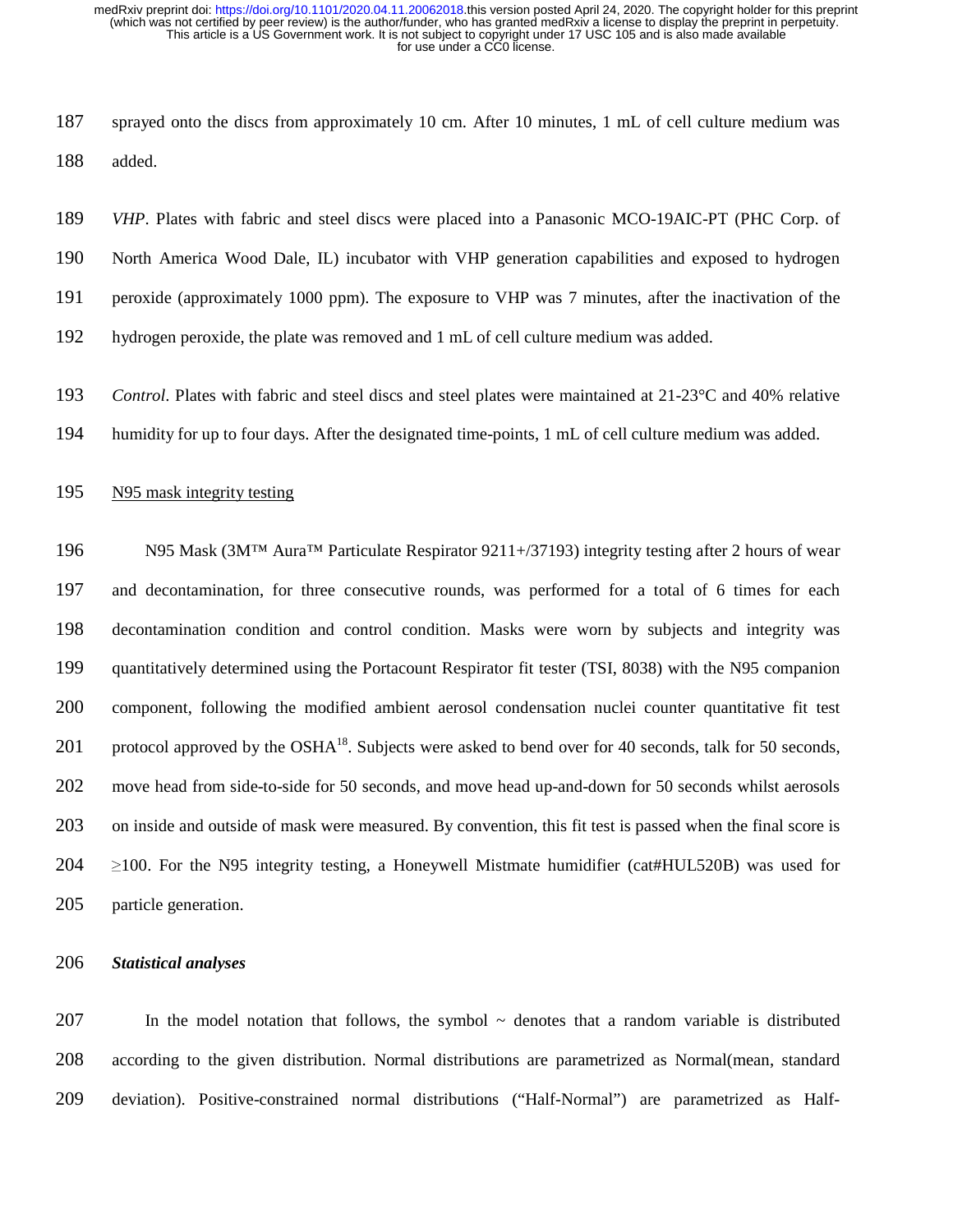210 Normal(mode, standard deviation). Normal distributions truncated to the interval [0, 1] are parameterized 211 as TruncNormal(mode, standard deviation).

212 We use <Distribution Name>CDF(x | parameters) and <Distribution Name>CCDF to denote the 213 cumulative distribution function and complementary cumulative distribution functions of a probability 214 distribution, respectively. So for example NormalCDF(5 | 0, 1) is the value of the Normal(0, 1) 215 cumulative distribution function at 5.

216 We use  $logit(x)$  and  $invlogit(x)$  to denote the logit and inverse logit functions, respectively:

$$
217 \qquad \qquad \logit(x) = \ln \frac{x}{1-x} \qquad (1)
$$

 invlogitx- = e 1 + e 218 (2)

# 219 Mean titer inference

220 We inferred mean titers across sets of replicates using a Bayesian model. The  $log_{10}$  titers  $v_{ijk}$  (the titer 221 for the sample from replicate *k* of time-point *j* of experiment *i*) were assumed to be normally distributed 222 about a mean  $\mu_{ii}$  with a standard deviation  $\sigma$ . We placed a very weakly informative normal prior on the 223 log<sub>10</sub> mean titers  $\mu_{ii}$ :

$$
\mu_{ij} \sim \text{Normal}(3, 3) \tag{3}
$$

225 We placed a weakly informative normal prior on the standard deviation:

$$
\sigma \sim \text{Normal}(0, 0.5) \tag{4}
$$

227 We then modeled individual positive and negative wells for sample *ijk* according to a Poisson single-228 hit model(23). That is, the number of virions that successfully infect cells in a given well is Poisson 229 distributed with mean: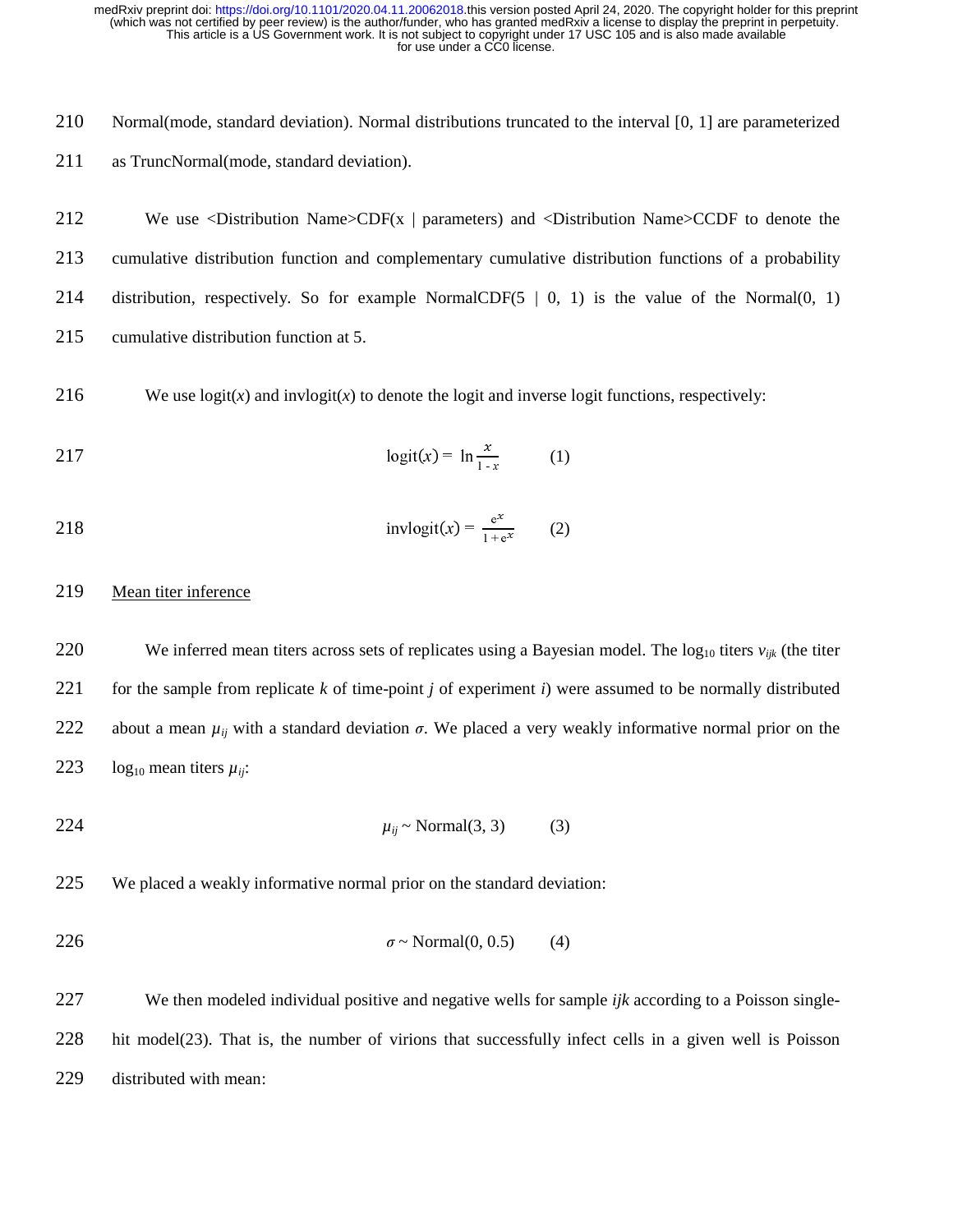$$
V = \ln(2) \; 10^{\circ} \quad (5)
$$

232 if at least one virion successfully infects a cell. The value of the mean derives from the fact that our units 233 are TCID<sub>50</sub>; the probability of infection at  $v = 0$ , i.e. 1 TCID<sub>50</sub>, is equal to  $1 - e^{-\ln(2) \times 1} = 0.5$ . 234 Let  $Y_{ijkl}$  be a binary variable indicating whether the  $l^{\text{th}}$  well of dilution factor *d* (expressed as log<sub>10</sub> 235 dilution factor) of sample *ijk* was positive (so  $Y_{ijkl} = 1$  if the well was positive and 0 otherwise), which 236 will occur as long as at least one virion successfully infects a cell.

231 where *v* is the log<sub>10</sub> virus titer in TCID<sub>50</sub>, where *v* is the log<sub>10</sub> virus titer in TCID<sub>50</sub>, and the well is infected

237 It follows from (5) that the conditional probability of observing  $Y_{ijkl} = 1$  given a true underlying titer 238 log<sub>10</sub> titer  $v_{ijk}$  is given by:

239 
$$
L(Y_{ijkl} = 1 | v_{ijk}) = 1 - e^{-\ln(2) \times 10^{x}}
$$
 (6)

240 Where

$$
x = v_{ijk} - d \tag{7}
$$

242 is the expected concentration, measured in  $log_{10} TCID_{50}$ , in the dilute sample. This is simply the 243 probability that a Poisson random variable with mean  $(-\ln(2) \times 10^x)$  is greater than 0. Similarly, the 244 conditional probability of observing  $Y_{ijkl} = 0$  given a true underlying titer  $log_{10}$  titer  $v_{ijk}$  is given by:

245 
$$
L(Y_{ijkl} = 0 | v_{ijk}) = e^{-\ln(2) \times 10^{2}} \quad (8)
$$

246 which is the probability that the Poisson random variable is 0.

- 247 This gives us our likelihood function, assuming independence of outcomes across wells.
- 248 Virus inactivation regression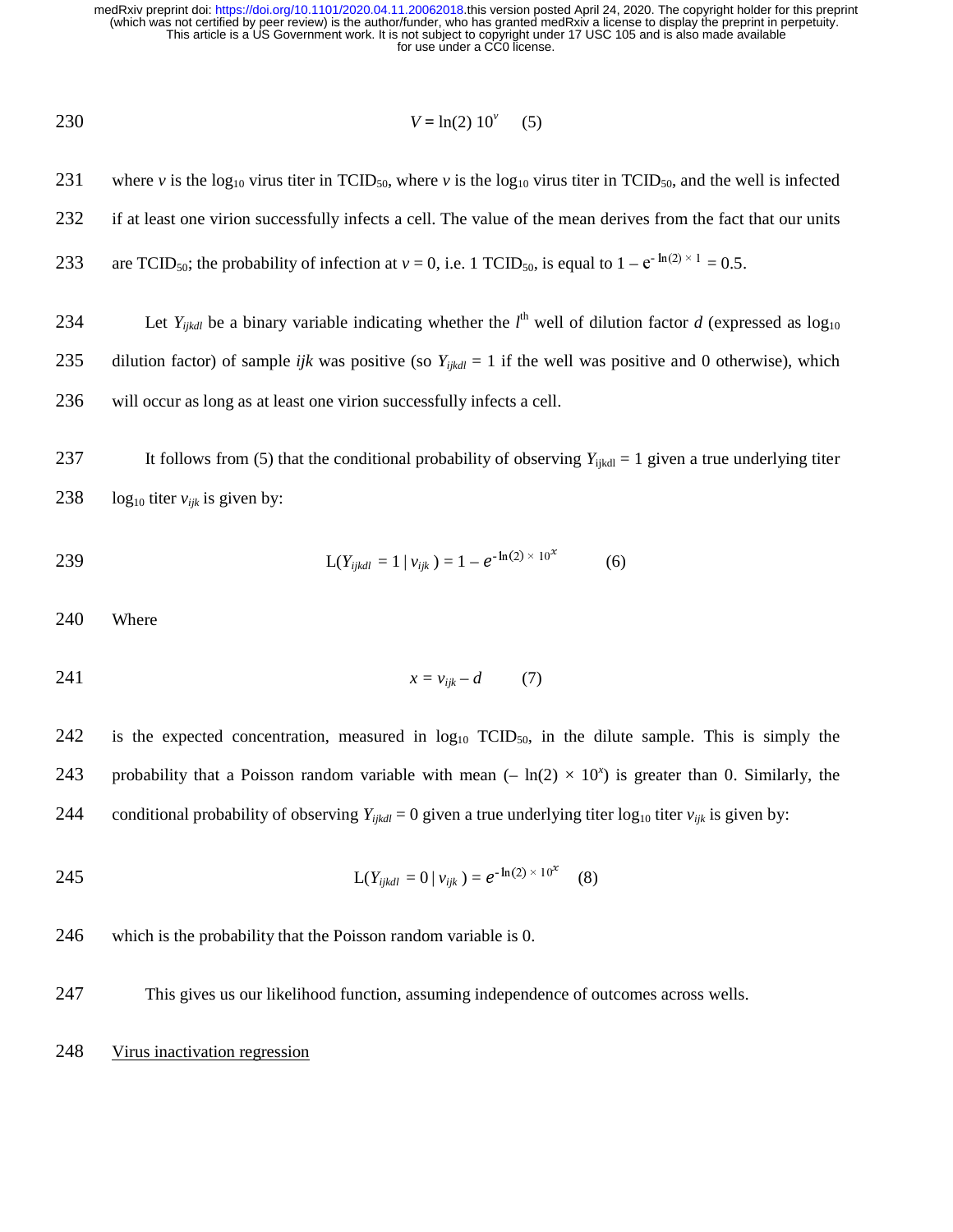249 The durations of detectability depend on the decontamination treatment but also initial inoculum and 250 sampling method, as expected. We therefore estimated the decay rates of viable virus titers using a 251 Bayesian regression analogous to that used in van Doremalen et al., 2020(12). This modeling approach 252 allowed us to account for differences in initial inoculum levels across replicates as well as other sources 253 of experimental noise. The model yields estimates of posterior distributions of viral decay rates and half-254 lives in the various experimental conditions – that is, estimates of the range of plausible values for these 255 parameters given our data, with an estimate of the overall uncertainty(24).

256 Our data consist of 10 experimental conditions: 2 materials (N95 masks and stainless steel) by 5 257 treatments (no treatment, ethanol, heat, UV and VHP). Each has three replicates, and multiple time-points for each replicate. We analyze the two materials separately. For each, we denote by *Yijkdl* 258 the positive or 259 negative status (see above) for well *l* which has dilution *d* for the titer *vijk* from experimental condition *i* 260 during replicate *j* at time-point *k*.

261 We model each replicate *j* for experimental condition *i* as starting with some true initial  $log_{10}$  titer 262  $v_{ij}(0) = v_{ij0}$ . We assume that viruses in experimental condition *i* decay exponentially at a rate  $\lambda_i$  over time *t*. 263 It follows that:

$$
v_{ij}(t) = v_{ij0} - \lambda_i t \quad (9)
$$

265 We use the direct-from-well data likelihood function described above, except that now instead of 266 estimating titer distribution about a shared mean  $\mu_{ij}$  we estimate  $\lambda_i$  under the assumptions that our 267 observed well data  $Y_{ijkl}$  reflect the titers  $v_{ij}(t)$ .

268 *Regression prior distributions* 

269 We place a weakly informative Normal prior distribution on the initial log<sub>10</sub> titers  $v_{ii0}$  to rule out  $270$  implausibly large or small values (e.g. in this case undetectable  $log_{10}$  titers or  $log_{10}$  titers much higher than 271 the deposited concentration), while allowing the data to determine estimates within plausible ranges: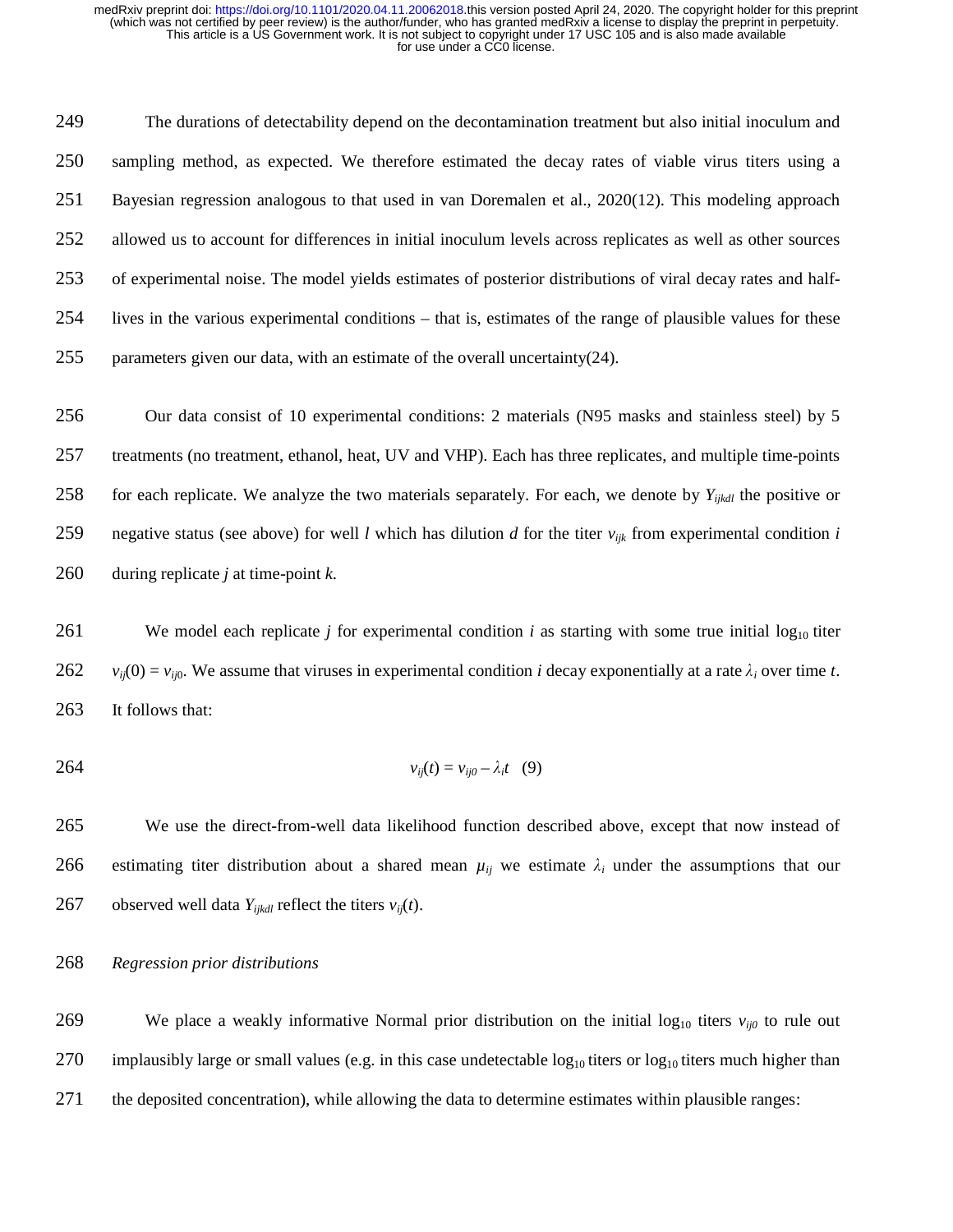272 
$$
v_{ij0} \sim \text{Normal}(4.5, 2)
$$
 (10)

273 We placed a weakly informative Half-Normal prior on the exponential decay rates  $\lambda_i$ :

$$
\lambda_i \sim \text{Half-Normal}(0.5, 4) \tag{11}
$$

275 Our plated samples were of volume 0.1 mL, so inferred titers were incremented by 1 to convert to 276 units of  $log_{10} TCID_{50}/mL$ .

# 277 Mask integrity estimation

278 To quantify the decay of mask integrity after repeated decontamination, we used a logit-linear spline 279 Bayesian regression to estimate the rate of degradation of mask fit factors over time, accounting for the 280 fact that fit factors are interval-censored ratios. Fit factors are defined as the ratio of exterior 281 concentration to interior concentration of a test aerosol. They are reported to the nearest integer, up to a 282 maximum readout of 200, but arbitrarily large true fit factors are possible as the mask performance 283 approaches perfect filtration.

284 We had 6 replicate masks *j* for each of 5 treatments *i* (no decontamination, ethanol, heat, UV and 285 VHP). Each mask *j* was assessed for fit factor at 4 time-points *k*: before decontamination, and then after 1, 286 2, and 3 decontamination cycles. We label the control treatment  $i = 0$ . So we denote by  $F_{ijk}$  the fit factor 287 for the *j*<sup>th</sup> mask from the *i*<sup>th</sup> treatment after *k* decontaminations (with  $k = 0$  for the initial value).

- 288 We first converted fit factors  $F_{ijk}$  to the equivalent observed filtration rate  $Y_{ijk}$  by:
- 289  $Y = 1 1/F$  (12)

290 *Observation model and likelihood function*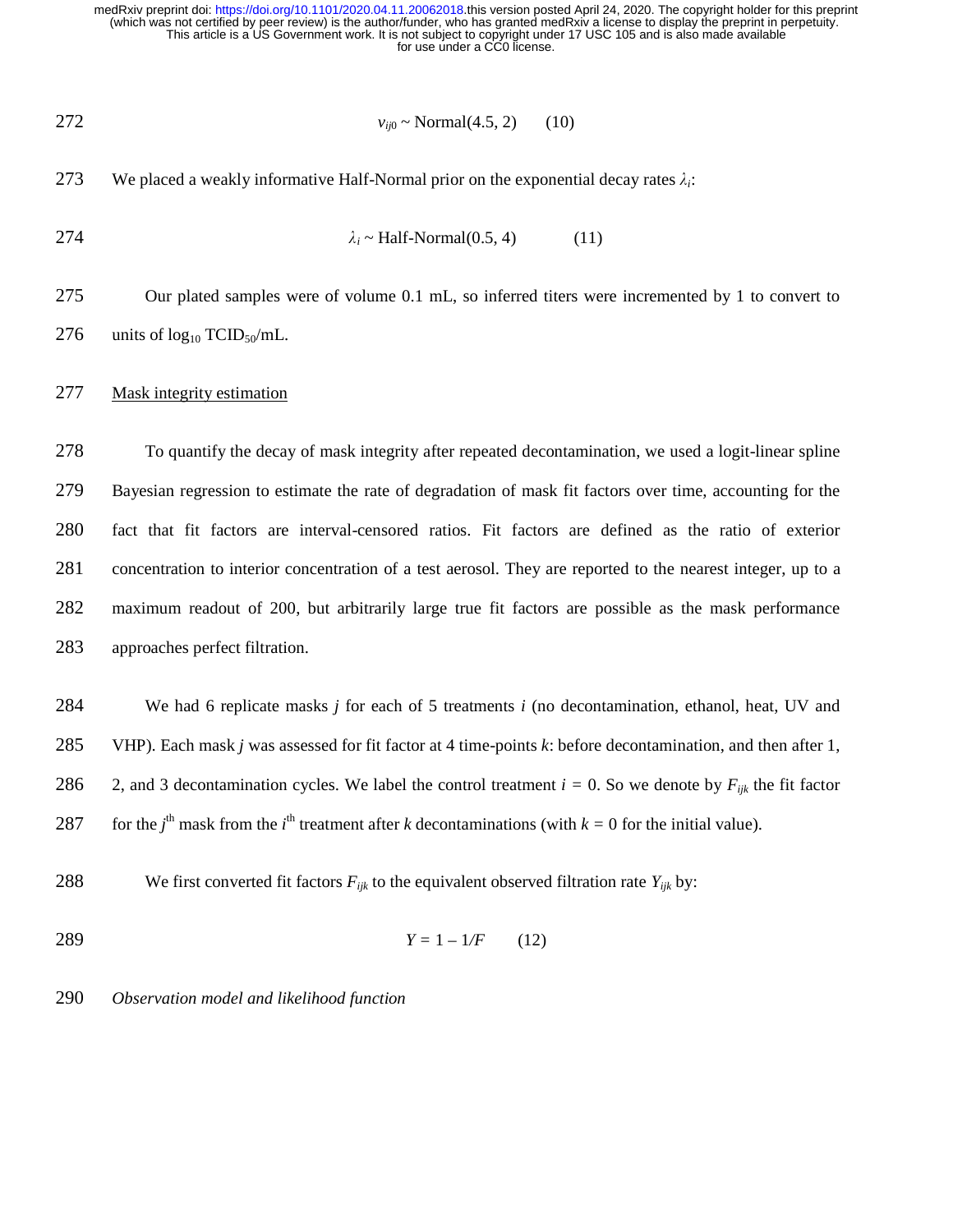291 We modeled the censored observation process as follows. logit(*Yijk*) values are observed with 292 Gaussian error about the true filtration logit( $p_{ijk}$ ), with an unknown standard deviation  $\sigma_o$ , and then 293 converted to fit factors, which are then censored:

$$
logit(Y_{ijk}) \sim Normal(logit(p_{ijk}), \sigma_o)
$$
 (13)

295 Because our reported fit factors are known to be within integer values and right-censored at 200, for

296  $F_{ijk} \geq 200$  we have a conditional probability of observing the data given the parameters of

$$
L(F_{ijk} | p_{ijk}, \sigma_o) = \text{NormalCCDF}(\text{logit}(1 - 1/200) | \text{logit}(p_{ijk}) \sigma_o) \tag{14}
$$

298 That is, we calculate the probability of observing a value of *F* greater than or equal to 200 (equivalent a

299 value of *Y* greater than or equal to  $1 - 1/200$ , given our parameters.

For  $1.5 \le F_{ijk} < 200$ , we first calculate the upper and lower bounds of our observation  $Y^+_{ijk} = 1 - 1$  /

301 
$$
(F_{ijk} - 0.5)
$$
 and  $Y_{ijk} = 1 - 1 / (F_{ijk} - 0.5)$ . Then:

302 
$$
L(F_{ijk} | p_{ijk}, \sigma_o) = NormalCDF(logit(Y^*_{ijk}) | logit(p_{ijk}) \sigma_o)
$$

303 NormalCDF(logit
$$
(Y_{ijk}) | logit(p_{ijk}) \sigma_o)
$$
 (15)

That is, we calculate the probability of observing a value between  $Y^+_{ijk}$  and  $Y_{ijk}$ , given our parameters.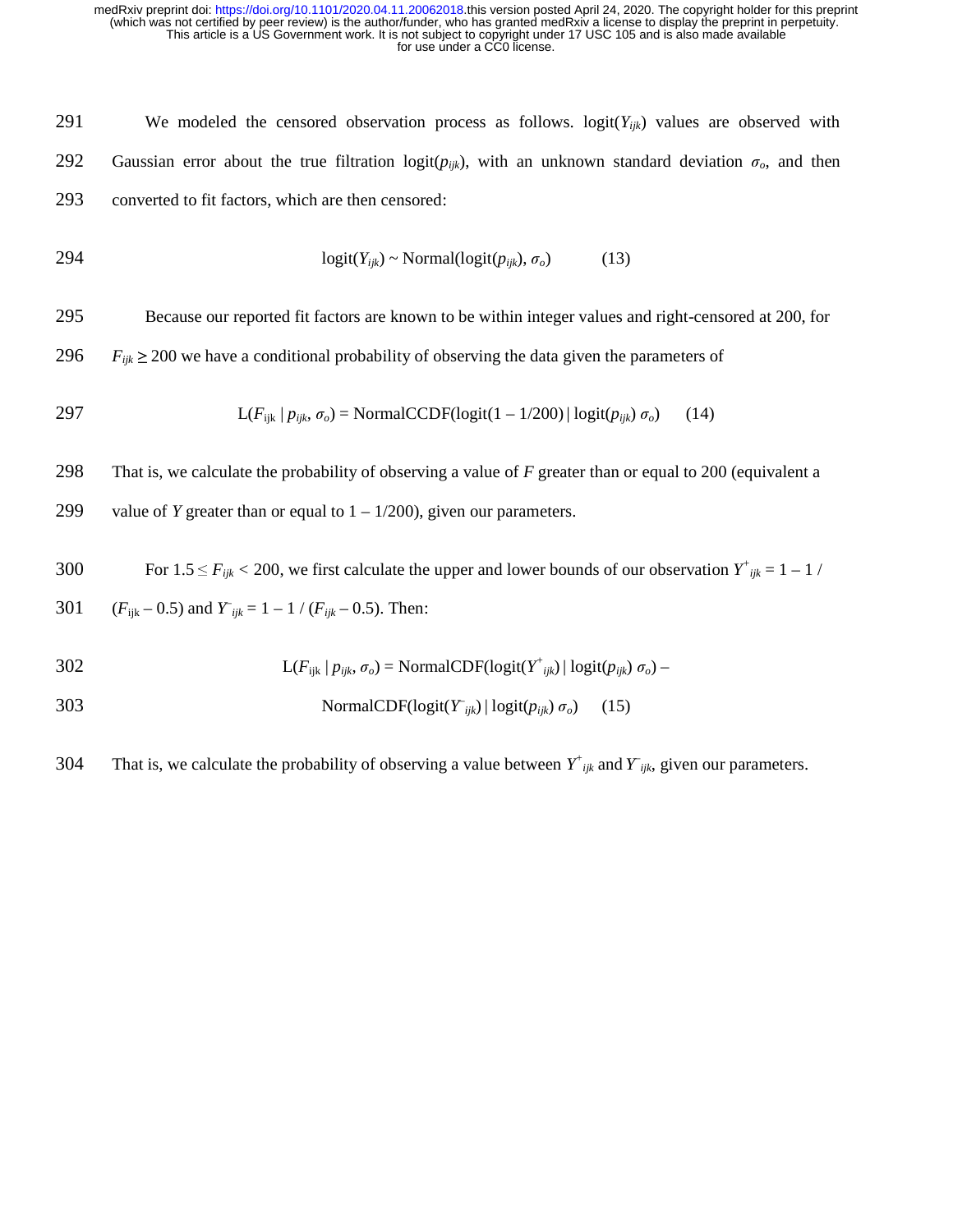# 305 *Decay model*

306 We assumed that each mask had some true initial filtration rate  $p_{ij0}$ . We assumed that these were 307 logit-normally distributed about some unknown mean mask initial filtration rate *pavg* with a standard 308 deviation  $\sigma_p$ , that is:

$$
logit(p_{ij0}) \sim Normal (logit(p_{avg}), \sigma_p) \tag{16}
$$

310 We then assumed that the logit of the filtration rate,  $logit(p_{ijk})$ , decreased after each decontamination 311 by a quantity  $d_{0k} + d_{ik}$ , where  $d_{0k}$  is natural degradation during the  $k^{\text{th}}$  trial in the absence of 312 decontamination (i.e. the degradation rate in the control treatment,  $i = 0$ ), and  $d_{ik}$  is the additional 313 degrading effect of the  $k^{\text{th}}$  decontamination treatment of type  $i > 0$ ). So for  $k = 1, 2, 3$  and  $i > 0$ :

314 
$$
logit(p_{ijk}) = logit(p_{ij(k-1)}) - (d_{0k} + d_{ik}) + \varepsilon_{ijk}
$$
 (17)

315 where  $\varepsilon_{ijk}$  is a normally-distributed error term with an inferred standard deviation  $\sigma_{ijk}$  for each treatment 316 and decontamination level.

$$
\varepsilon_{ijk} \sim \text{Normal}(0, \sigma_{eik}) \tag{18}
$$

318 And for the control  $i = 0$ :

319 logit(*p*0*jk*) *=* logit(*p*0*j*(*k −*1)) *– d*0*<sup>k</sup>* + ε<sup>0</sup>*jk* (19)

## 320 *Model prior distributions*

321 We placed a weakly informative Half-Normal prior on the control degradation rate *d0*:

$$
d_0 \sim \text{Half-Normal}(0, 0.5) \tag{20}
$$

We placed a weakly informative Half-Normal prior on the non-control degradation rates  $d_i$ ,  $i > 0$ :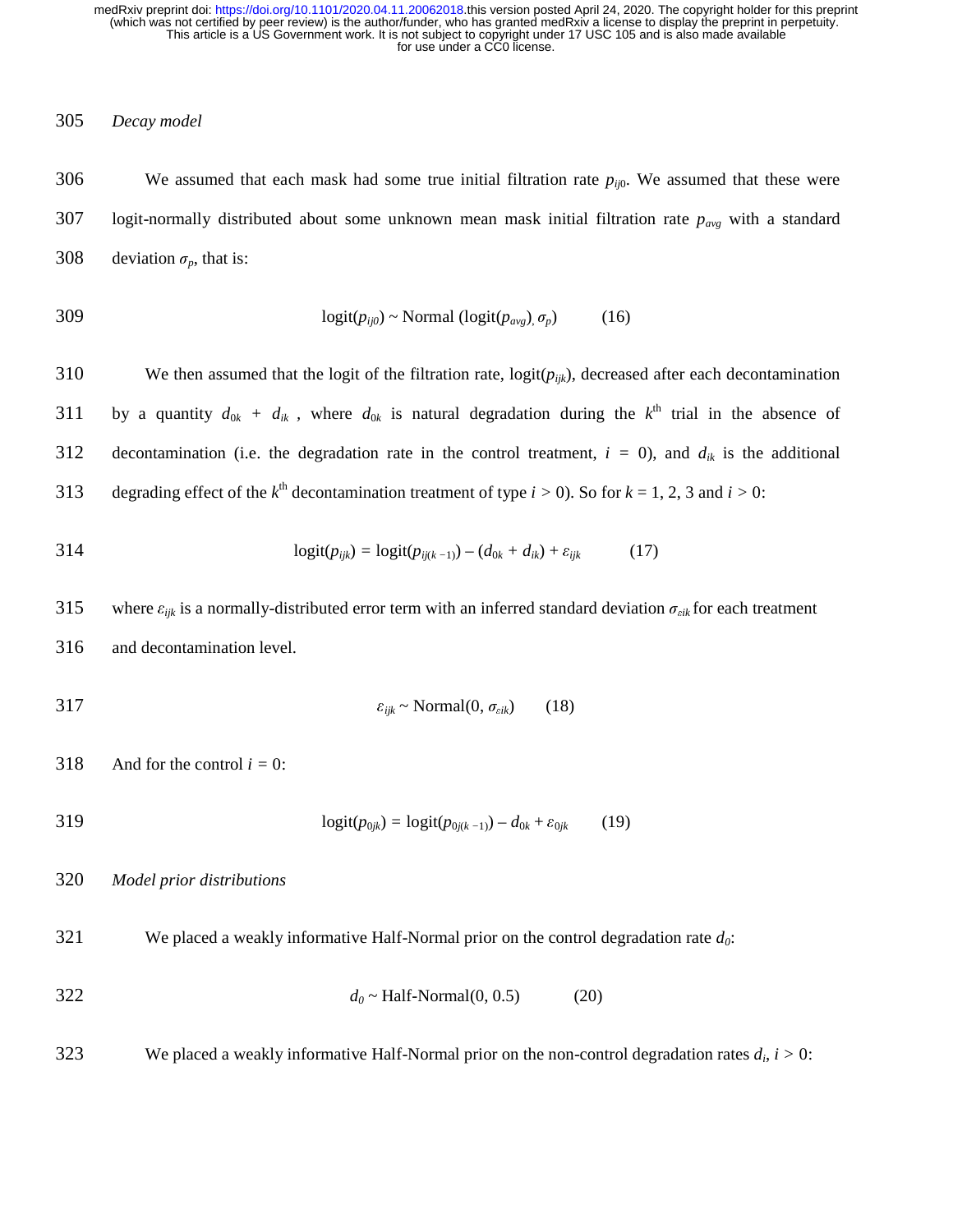324 
$$
d_i \sim \text{Half-Normal}(0.25, 0.5)
$$
 (21)

325 reflecting the conservative assumption that decontamination should degrade the mask at least somewhat.

326 We placed a Truncated Normal prior on the mean initial filtration  $p_{avg}$ :

$$
p_{avg} \sim \text{TruncNormal}(0.995, 0.02) \tag{22}
$$

328 The mode of 0.995 corresponds to the maximum measurable fit factor of 200. The standard deviation of 329 0.02 leaves it plausible that some masks could start near or below the minimum acceptable threshold fit 330 factor of 100, which corresponds to a *p* of 0.99.

331 We placed weakly informative Half-Normal priors on the logit-space standard deviations  $\sigma_p$ ,  $\sigma_{eik}$ , and 332  $\sigma_o$ .  $\sigma_p$  reflects variation in individual masks' initial filtration about  $p_{avg}$ . The various  $\sigma_{eik}$  reflect variation in 333 masks' true degree of degradation between decontaminations about the expected degree of decay, and σ*<sup>o</sup>* 334 reflects noise in the observation process.

$$
\sigma_p, \sigma_o \sim \text{Half-Normal}(0, 0.5)
$$

$$
336 \tag{23}
$$

$$
\sigma_{eik} \sim \text{Half-Normal}(0, 0.33)
$$

338 We chose standard deviations less than or equal to 0.5 for these normal hyperpriors because a 339 standard deviation of 1.5 (i.e. 3  $\sigma$  in the hyperprior) in logit space corresponds to probability values being 340 uniformly distributed between 0 and 1; we therefore wish to tell our model not to use larger values of  $\sigma_p$ , 341  $\sigma_o$ , or  $\sigma_{eik}$ , as these would squash all  $p_{ijk}$  to one of two modes, one at 0 and one at 1(25).

# 342 Markov Chain Monte Carlo Methods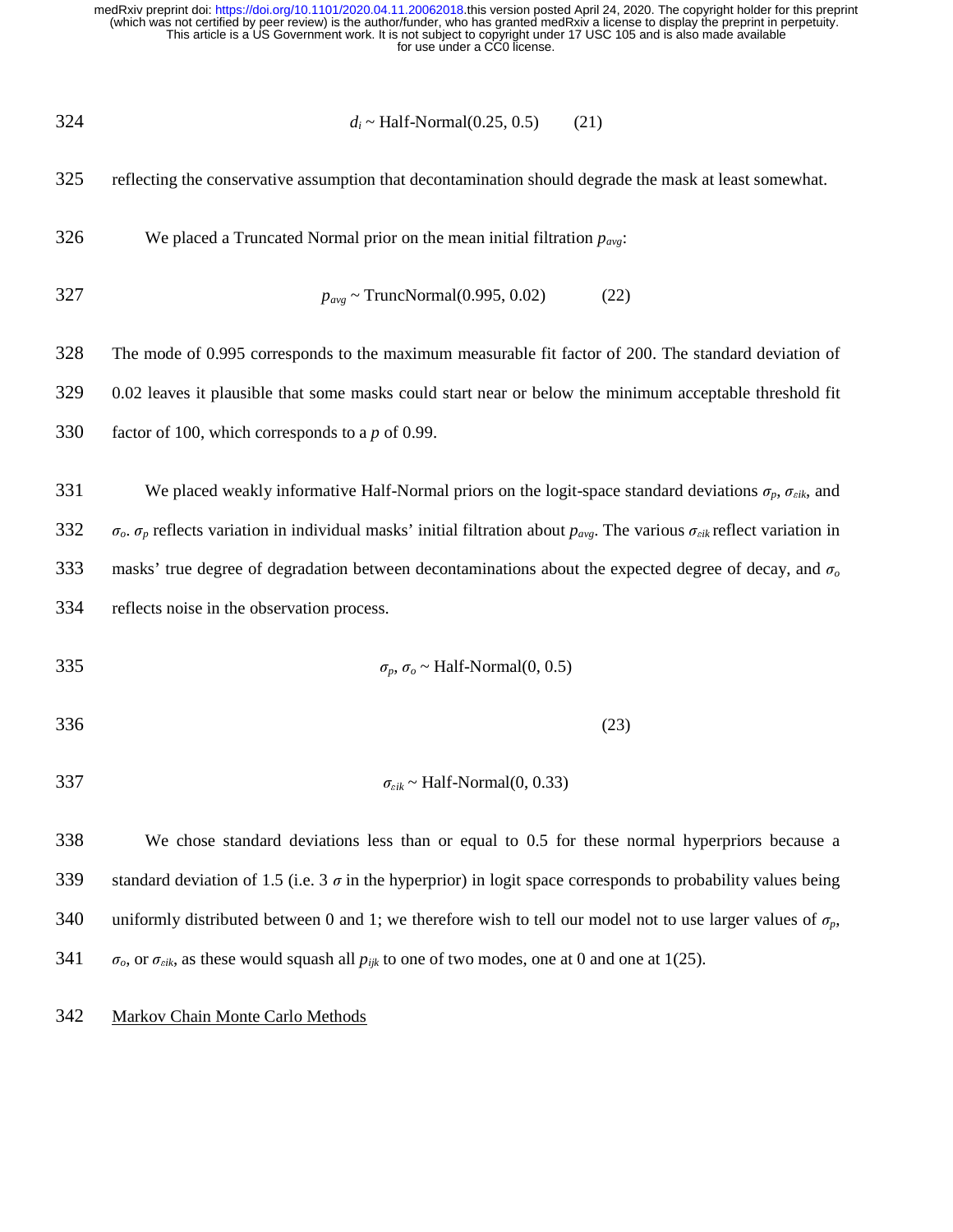343 For all Bayesian models, we drew posterior samples using Stan (Stan Core Team 2018), which 344 implements a No-U-Turn Sampler (a form of Markov Chain Monte Carlo), via its R interface RStan. We 345 ran four replicate chains from random initial conditions for 2000 iterations, with the first 1000 iterations 346 as a warmup/adaptation period. We saved the final 1000 iterations from each chain, giving us a total of 347 4000 posterior samples. We assessed convergence by inspecting trace plots and examining  $R\Box$  and 348 effective sample size (*neff*) statistics.

# 349 Limit of detection (LOD)

350 End-point titration has an approximate limit of detection set by the volume of the undilute sample 351 deposited in each well. If all wells – including those containing undiluted sample – are negative and a 352 Poisson single-hit model is used, the best guess is that the true titer lies somewhere below 1 TCID<sub>50</sub>  $/$ 353 (volume of deposited sample). How far below is determined by the number of wells. For four wells, as 354 was standard in our experiments, the first quarter  $log_{10}$  titer at which 0 wells is the most likely outcome is 10−0.5 355 TCID50 per volume of sample. This is also the imputed Speaman-Karber titer in that case. Since we 356 used samples of volume 0.1 mL, this corresponds to a value of  $10^{0.5}$  TCID<sub>50</sub>/mL. So although we do not 357 use the Spearman-Karber method here (since we infer mean titers directly from the well data) we use that 358 LOD value to plot samples for which no replicate had a positive well (since the posterior distribution in 359 that case covers a wide-range of sub-threshold values).

# 360 **Supplemental table**

361 Table S1. Effect of decontamination method on SARS-CoV-2 viability. Results are reported as the 362 median and upper- and lower-limits of the 95% credible interval of the estimated half-life, and time 363 needed to reduce viable SARS-CoV-2 load by a factor of one thousand or one million, based on the 364 posterior distribution of the exponential decay rate of the virus on different materials following different 365 decontamination treatments.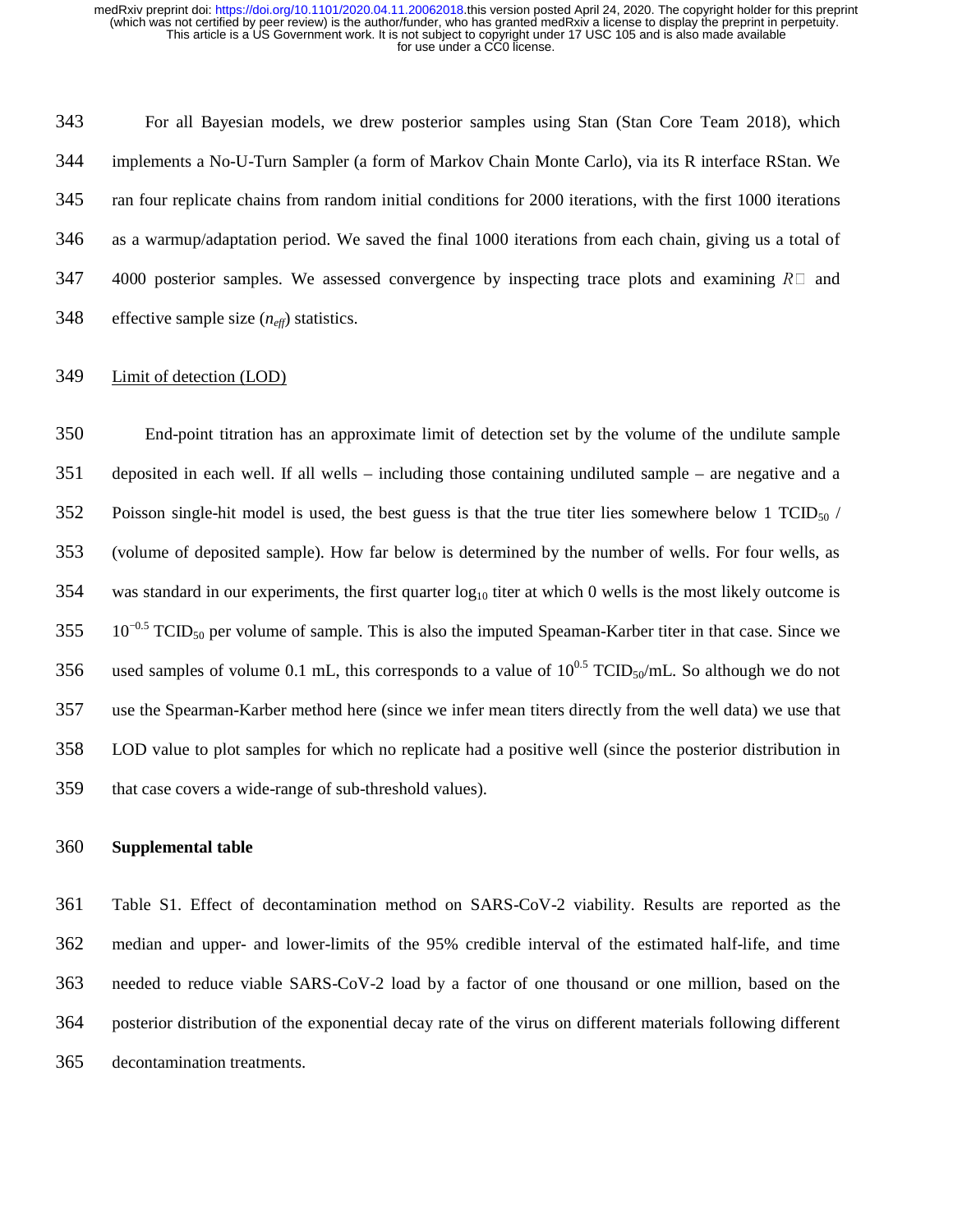|                |                     | Half-life (min) |         |       | Time to one thousandth<br>(min) |                 |               | Time to one millionth (min)      |                                    |                 |
|----------------|---------------------|-----------------|---------|-------|---------------------------------|-----------------|---------------|----------------------------------|------------------------------------|-----------------|
|                |                     |                 |         |       |                                 |                 |               |                                  |                                    |                 |
| n t            | $\mathbf{l}$        | <b>Median</b>   | $2.5\%$ | 97.5% | <b>Median</b>                   | $2.5\%$         | 97.5%         | <b>Median</b>                    | $2.5\%$                            | 97.5%           |
|                | N95<br>mask         | 78.7            | 66.1    | 90.4  | 784                             | 659             | 901           | $1.57 \times$<br>10 <sup>3</sup> | $1.32\, \times$<br>10 <sup>3</sup> | $1.8\times10$   |
| <b>Control</b> | Steel               | 290             | 244     | 327   | $2.89\times$                    | $2.43 \times$   | $3.26 \times$ | $5.77 \times$                    | $4.86 \times$                      | 6.53            |
|                |                     |                 |         |       | $10^3$                          | 10 <sup>3</sup> | $10^3$        | 10 <sup>3</sup>                  | 10 <sup>3</sup>                    | $10\,$          |
| <b>Ethanol</b> | N95<br>mask         | 0.647           | 0.557   | 0.733 | 6.45                            | 5.55            | 7.31          | 12.9                             | 11.1                               | 14.0            |
|                | Steel               | 1.08            | 0.895   | 1.26  | 10.8                            | 8.92            | 12.5          | 21.6                             | 17.8                               | 2.1             |
| <b>Heat</b>    | N95<br>mask         | 4.7             | 3.93    | 5.48  | 46.9                            | 39.2            | 54.6          | 93.7                             | 78.4                               | 10 <sup>t</sup> |
|                | Steel               | 8.85            | 7.42    | 10.2  | 88.1                            | 74              | 101           | 176                              | 148                                | 203             |
| <b>UV</b>      | N95<br>mask         | 6.12            | 5.27    | 6.87  | 61                              | 52.6            | 68.5          | 122                              | 105                                | $13'$           |
|                | Steel               | 0.736           | 0.651   | 0.805 | 7.33                            | 6.48            | $8.02\,$      | 14.7                             | 13                                 | 1 <sub>0</sub>  |
| <b>VHP</b>     | N95<br>${\rm mask}$ | 0.999           | 0.83    | 1.14  | 9.95                            | 8.27            | 11.3          | 19.9                             | 16.5                               | 22.'            |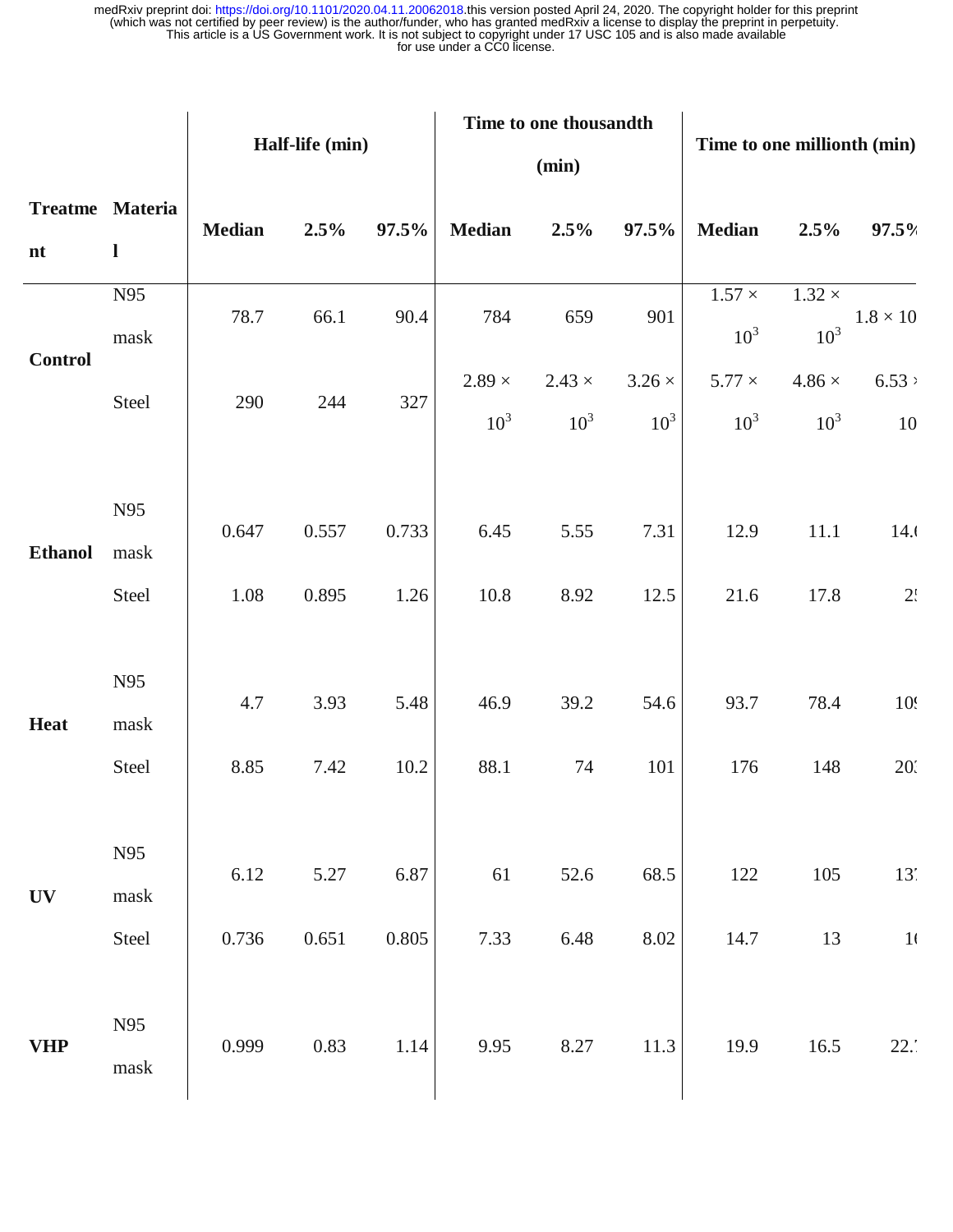- 369 Code and data to reproduce the Bayesian estimation results and produce corresponding figures are
- 370 archived online at OSF: https://doi.org/10.17605/OSF.IO/mkg9b and available on Github:
- 371 https://github.com/dylanhmorris/n95-decontamination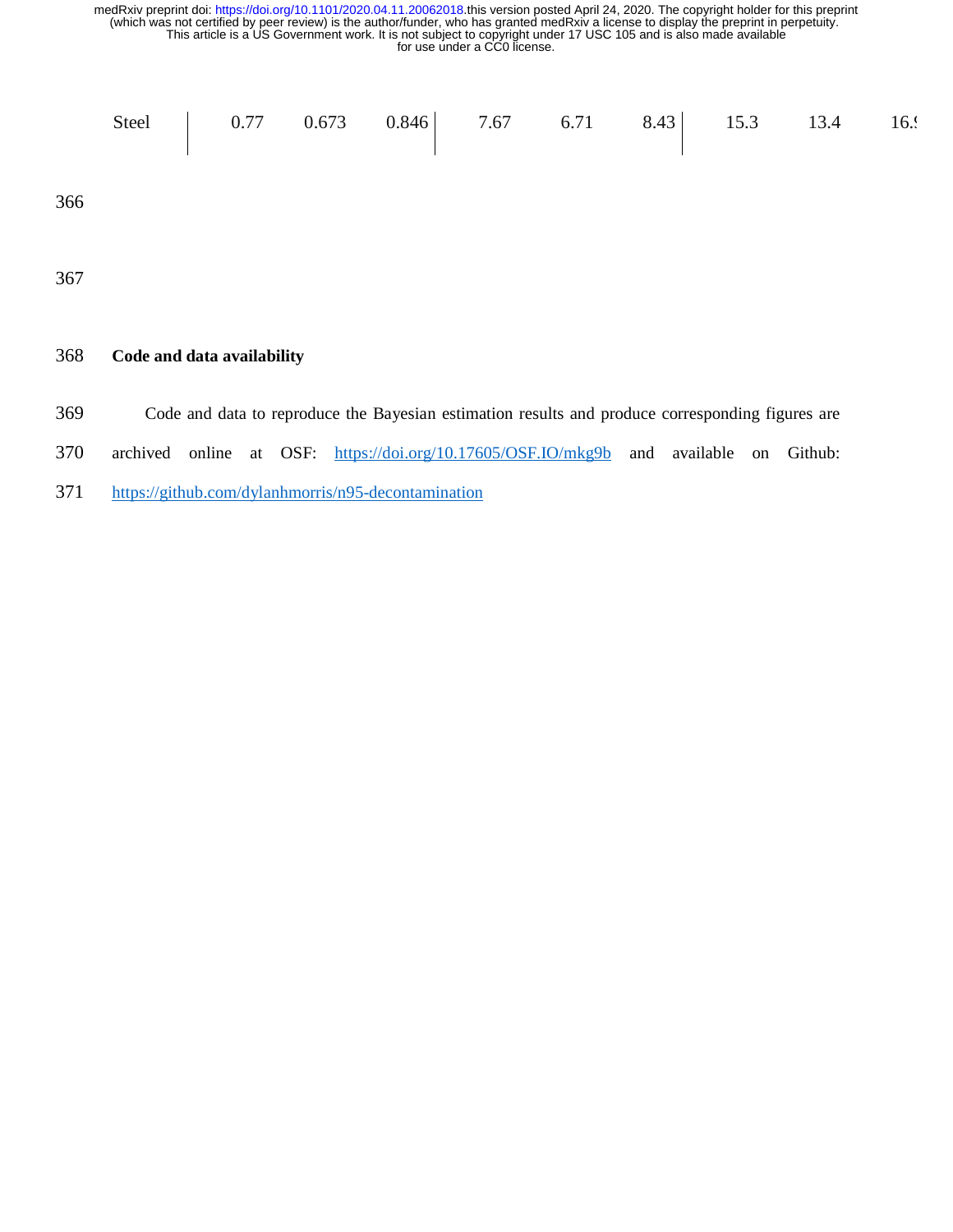## 372 **Acknowledgements**

373 We would like to thank Madison Hebner, Julia Port, Kimberly Meade-White, Irene Offei Owusu, 374 Victoria Avanzato and Lizzette Perez-Perez for excellent technical assistance. This research was 375 supported by the Intramural Research Program of the National Institute of Allergy and Infectious 376 Diseases (NIAID), National Institutes of Health (NIH). JOL-S and AG were supported by the Defense 377 Advanced Research Projects Agency DARPA PREEMPT # D18AC00031 and the UCLA AIDS Institute 378 and Charity Treks, and JOL-S was supported by the U.S. National Science Foundation (DEB-1557022), 379 the Strategic Environmental Research and Development Program (SERDP, RC $\square$ 2635) of the U.S. 380 Department of Defense. Names of specific vendors, manufacturers, or products are included for public 381 health and informational purposes; inclusion does not imply endorsement of the vendors, manufacturers, 382 or products by the US Department of Health and Human Services.

## 383 **Supplemental references**

384 1. Ranney ML, Griffeth V, Jha AK. Critical Supply Shortages - The Need for Ventilators and

385 Personal Protective Equipment during the Covid-19 Pandemic. N Engl J Med. 2020 Mar 25.

386 2. McMichael TM, Currie DW, Clark S, Pogosjans S, Kay M, Schwartz NG, et al. Epidemiology of

387 Covid-19 in a Long-Term Care Facility in King County, Washington. N Engl J Med. 2020 Mar 27.

388 3. Batelle. Final Report for the Bioquell Hydrogen Peroxide Vapor (HPV) Decontamination for Reuse

389 of N95 Respirators. 2016 [cited; Available from: https://www.fda.gov/media/136386/download

390 4. Fisher EM, Shaffer RE. A method to determine the available UV-C dose for the decontamination

391 of filtering facepiece respirators. J Appl Microbiol. 2011 Jan;110(1):287-95.

392 5. Heimbuch BK, Wallace WH, Kinney K, Lumley AE, Wu CY, Woo MH, et al. A pandemic influenza

393 preparedness study: use of energetic methods to decontaminate filtering facepiece respirators

394 contaminated with H1N1 aerosols and droplets. Am J Infect Control. 2011 Feb;39(1):e1-9.

395 6. Lin TH, Tang FC, Hung PC, Hua ZC, Lai CY. Relative survival of Bacillus subtilis spores loaded

396 on filtering facepiece respirators after five decontamination methods. Indoor Air. 2018 May 31.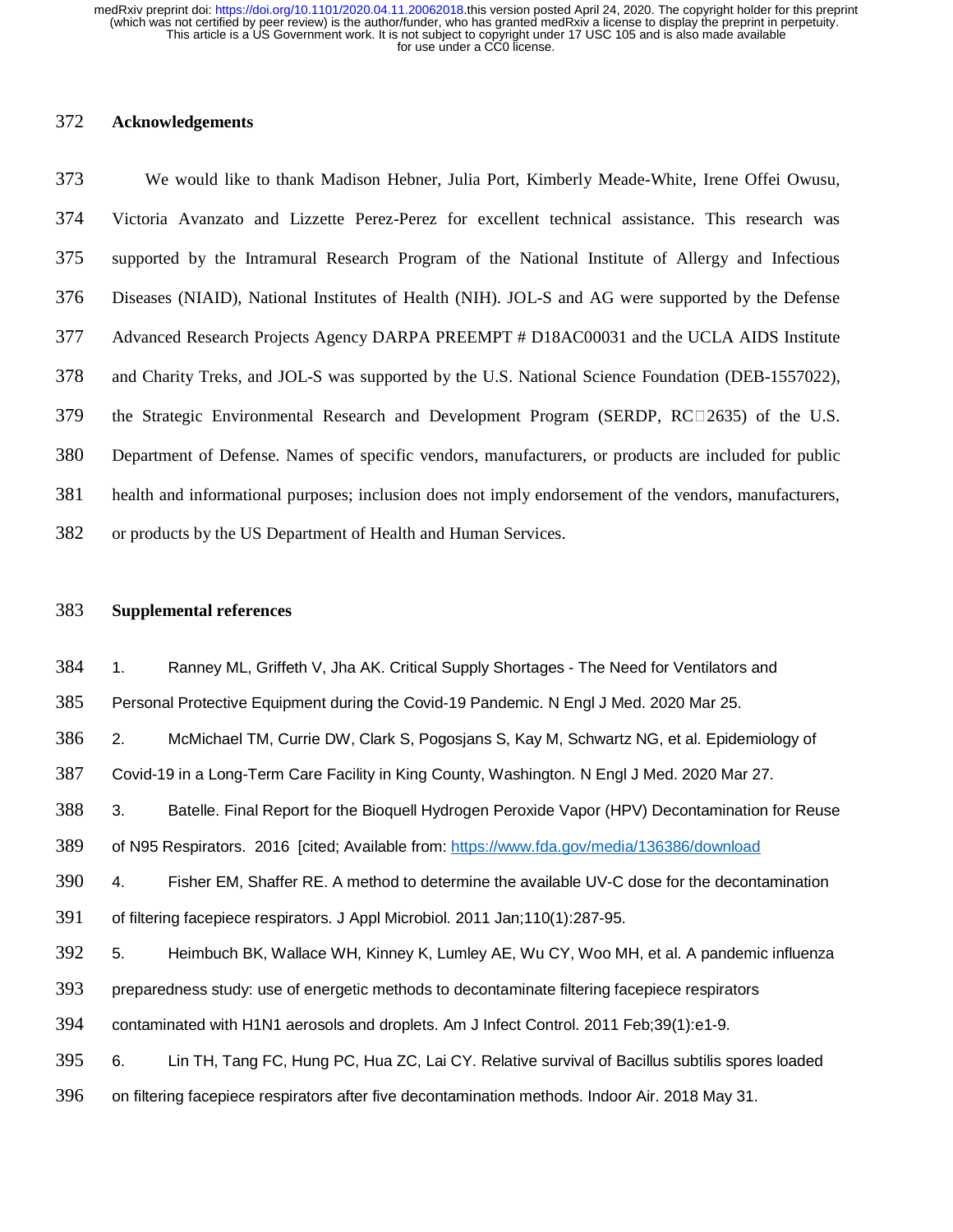- 7. Avilash Cramer ET, Sherryl H Yu, Mitchell Galanek, Edward Lamere, Ju Li, Rajiv Gupta, Michael
- P Short. disposable N95 masks pass qualitative fit-test but have decreases filtration efficiency after
- cobalt-60 gamma irradiation. MedRxiv.
- 8. Lin TH, Chen CC, Huang SH, Kuo CW, Lai CY, Lin WY. Filter quality of electret masks in filtering
- 14.6-594 nm aerosol particles: Effects of five decontamination methods. PLoS One.
- 2017;12(10):e0186217.
- 9. (NIOSH) TNIfOSaH. Decontamination and Reuse of Filtering Facepiece Respirators
- . 2020 [cited 2020 4/5/2020]; Available from: https://www.cdc.gov/coronavirus/2019-ncov/hcp/ppe-
- strategy/decontamination-reuse-respirators.html
- 406 10. CDC. Recommended Guidance for Extended Use and Limited Reuse of N95 Filtering Facepiece
- Respirators in Healthcare Settings. 2020 [cited; Available from:
- https://www.cdc.gov/niosh/topics/hcwcontrols/recommendedguidanceextuse.html
- 11. Ong SWX, Tan YK, Chia PY, Lee TH, Ng OT, Wong MSY, et al. Air, Surface Environmental, and
- Personal Protective Equipment Contamination by Severe Acute Respiratory Syndrome Coronavirus 2
- (SARS-CoV-2) From a Symptomatic Patient. JAMA. 2020 Mar 4.
- 12. van Doremalen N, Bushmaker T, Morris DH, Holbrook MG, Gamble A, Williamson BN, et al.
- Aerosol and Surface Stability of SARS-CoV-2 as Compared with SARS-CoV-1. N Engl J Med. 2020 Mar
- 17.
- 13. Heimbuch BK, Kinney K, Lumley AE, Harnish DA, Bergman M, Wander JD. Cleaning of filtering
- facepiece respirators contaminated with mucin and Staphylococcus aureus. Am J Infect Control. 2014
- Mar;42(3):265-70.
- 14. Mills D, Harnish DA, Lawrence C, Sandoval-Powers M, Heimbuch BK. Ultraviolet germicidal
- irradiation of influenza-contaminated N95 filtering facepiece respirators. Am J Infect Control. 2018
- Jul;46(7):e49-e55.
- 15. Viscusi DJ, Bergman MS, Eimer BC, Shaffer RE. Evaluation of five decontamination methods for
- filtering facepiece respirators. Ann Occup Hyg. 2009 Nov;53(8):815-27.